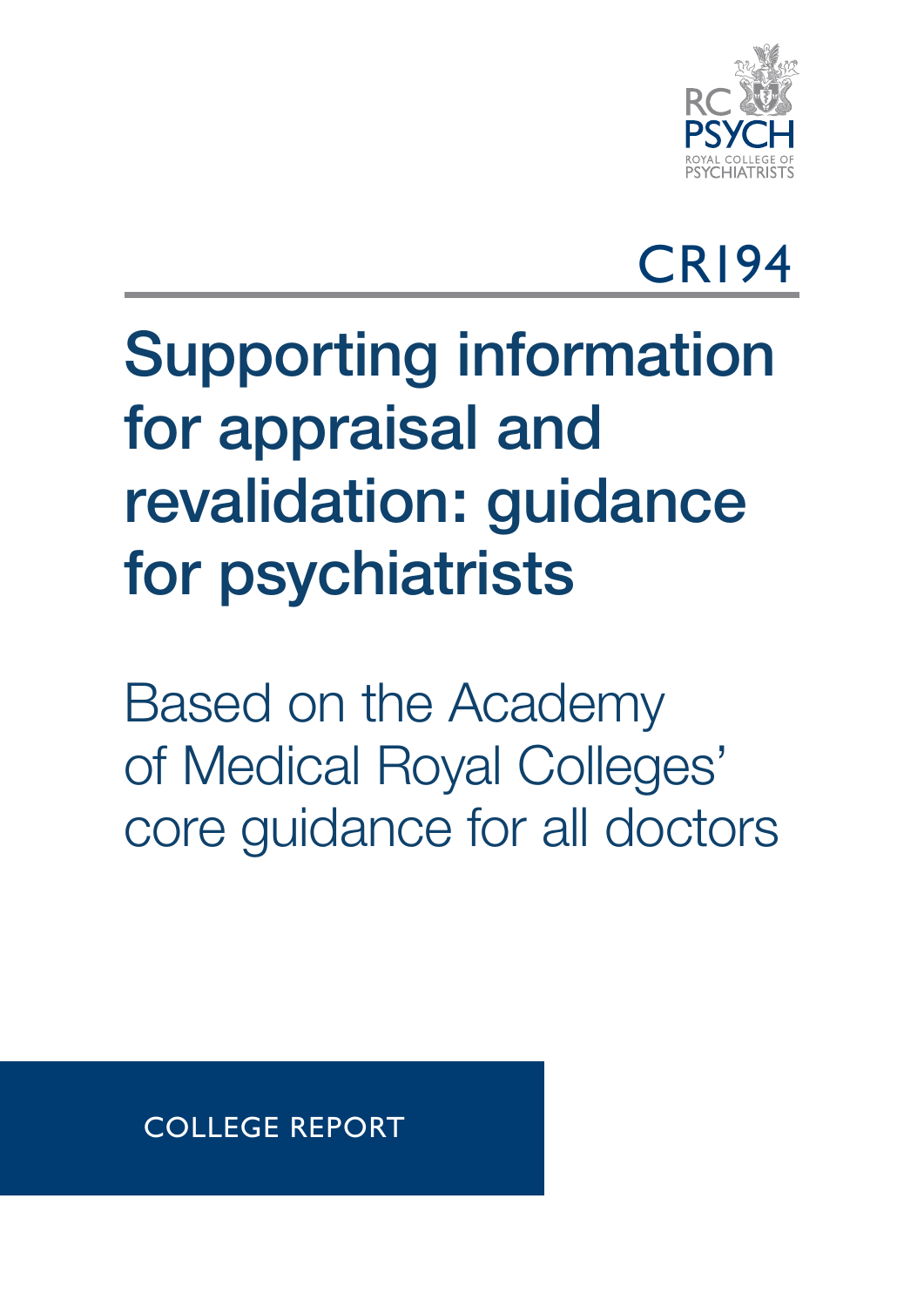## College Report CR194

September 2014

Royal College of Psychiatrists

Approved by the Education and Training Committee and subsequently by the Policy and Public Affairs Committee: 2014

Due for review: 2017

© 2014 The Royal College of Psychiatrists

College Reports constitute College policy. They have been sanctioned by the College via the Policy and Public Affairs Committee (PPAC).

For full details of reports available and how to obtain them, contact the Book Sales Assistant at the Royal College of Psychiatrists, 21 Prescot Street, London E1 8BB (tel. 020 7235 2351; fax 020 7245 1231) or visit the College website at http://www.rcpsych. ac.uk/publications/collegereports.aspx

The Royal College of Psychiatrists is a charity registered in England and Wales (228636) and in Scotland (SC038369).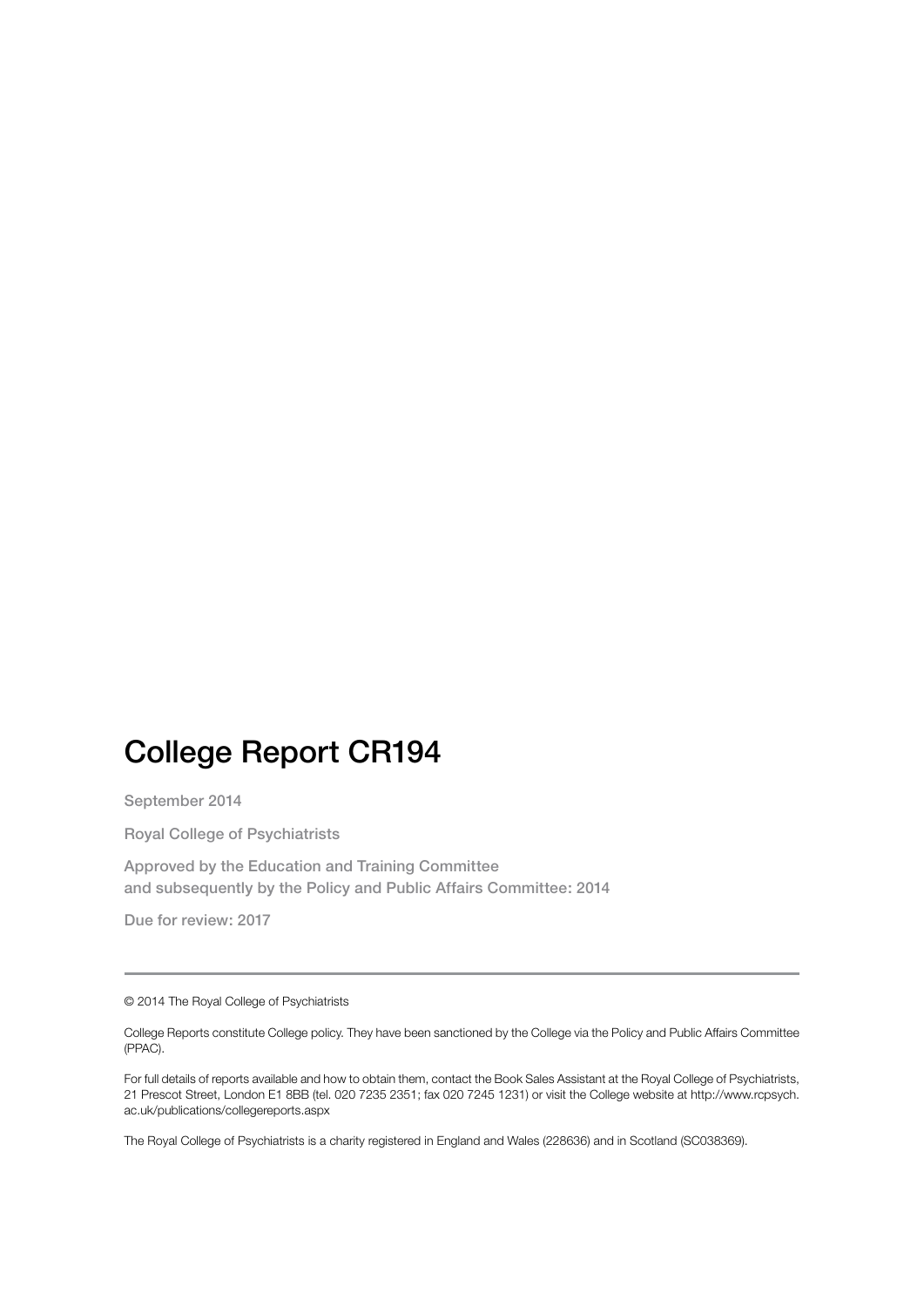# | Contents

| Foreword                                                                   | 2  |
|----------------------------------------------------------------------------|----|
| General introduction                                                       | 3  |
| The purpose of this document                                               | 5  |
| Introduction for psychiatry                                                | 7  |
| General information                                                        | 8  |
| Keeping up to date                                                         | 11 |
| Review of your practice                                                    | 13 |
| Feedback on your practice                                                  | 17 |
| Other revalidation issues                                                  | 20 |
| Role of the appraiser                                                      | 21 |
| Appendix 1. Summary of supporting information<br>required for revalidation | 22 |
| Appendix 2. Example probity self-declaration                               | 23 |
| Appendix 3. Example health self-declaration                                | 24 |
| Appendix 4. Audit form                                                     | 25 |
| Appendix 5. Case-based discussion guidance notes                           | 26 |
| Appendix 6. Case-based discussion template<br>for psychiatrists            | 27 |
| Appendix 7. Significant event audit structured reflective<br>template      | 28 |
| Appendix 8. MSF (colleagues) structured reflective<br>template             | 29 |
| Appendix 9. MSF feedback (patient/carer) structured<br>reflective template | 30 |
| Appendix 10. Complaint report structured reflective<br>template            | 31 |
| References                                                                 | 32 |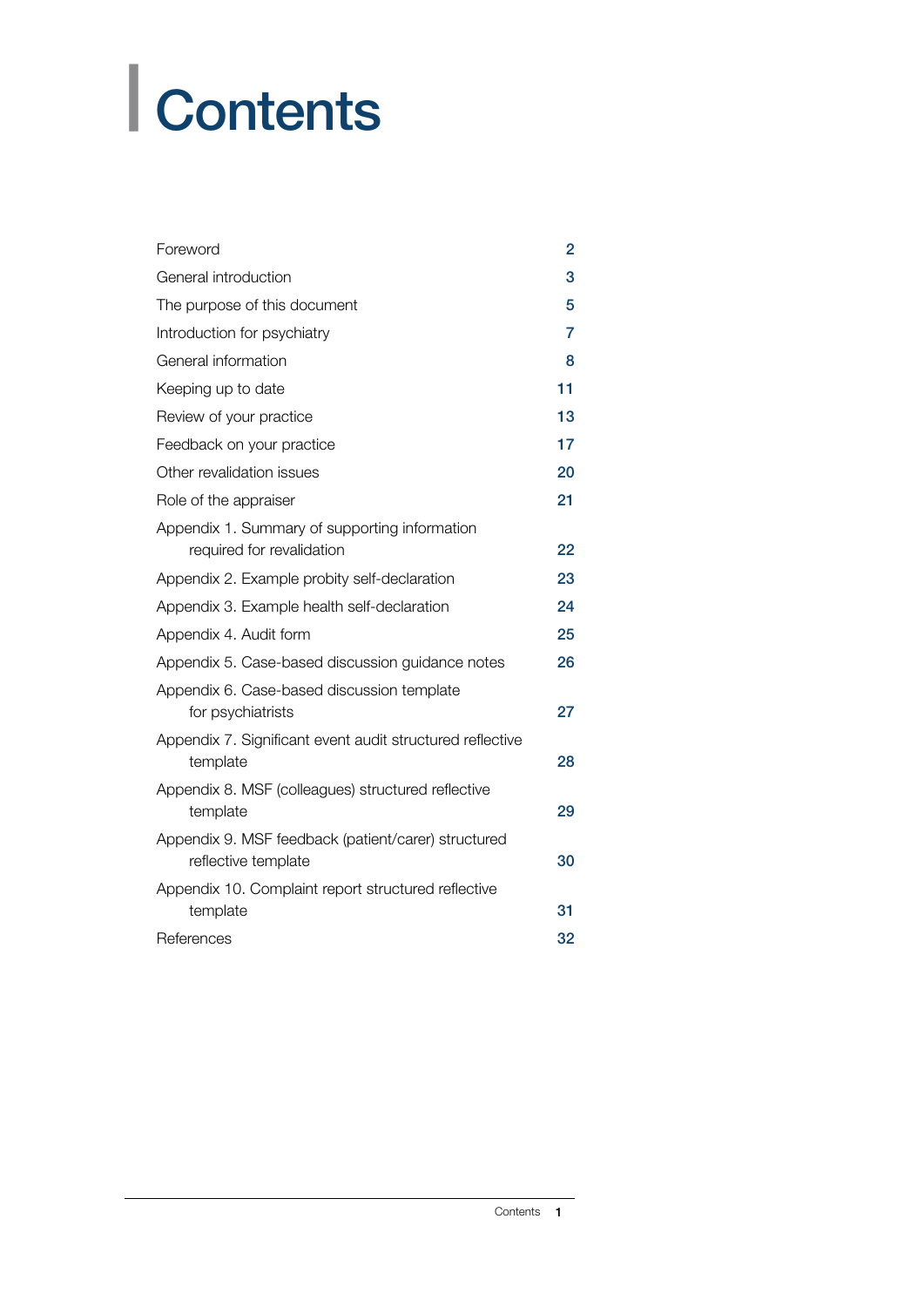# <span id="page-3-0"></span>| Foreword

As part of revalidation, doctors will need to collect and bring to their appraisal six types of supporting information to show how they are keeping up to date and fit to practise.

The General Medical Council (GMC) has outlined requirements for doctors in its guidance *Supporting Information for Appraisal and Revalidation* (General Medical Council, 2012a). It recommends that doctors in specialist practice should consult the supporting information guidance of their College or Faculty. This framework amplifies the headings provided by the GMC with additional detail about the GMC requirements and what each College or Faculty expects relating to this, based on their specialty expertise. These expectations are laid out in each specialty guidance under 'Requirements'. Further descriptive information is given under the heading 'Guidance'.

The Academy of Medical Royal College's (AoMRC's) final core guidance framework has been agreed by all Colleges and Faculties. It has been devised to simplify the appraisal process and the supporting information doctors need in order to revalidate.

Each medical Royal College and Faculty has developed specialty guidance based on this core guidance framework to ensure commonality in appraisal for revalidation regardless of a doctor's specialty. Medical Royal Colleges and Faculties are responsible for setting the standards of care within their own specialty and for providing advice and guidance on the supporting information required of doctors to demonstrate that professional standards have been met in line with the GMC requirements.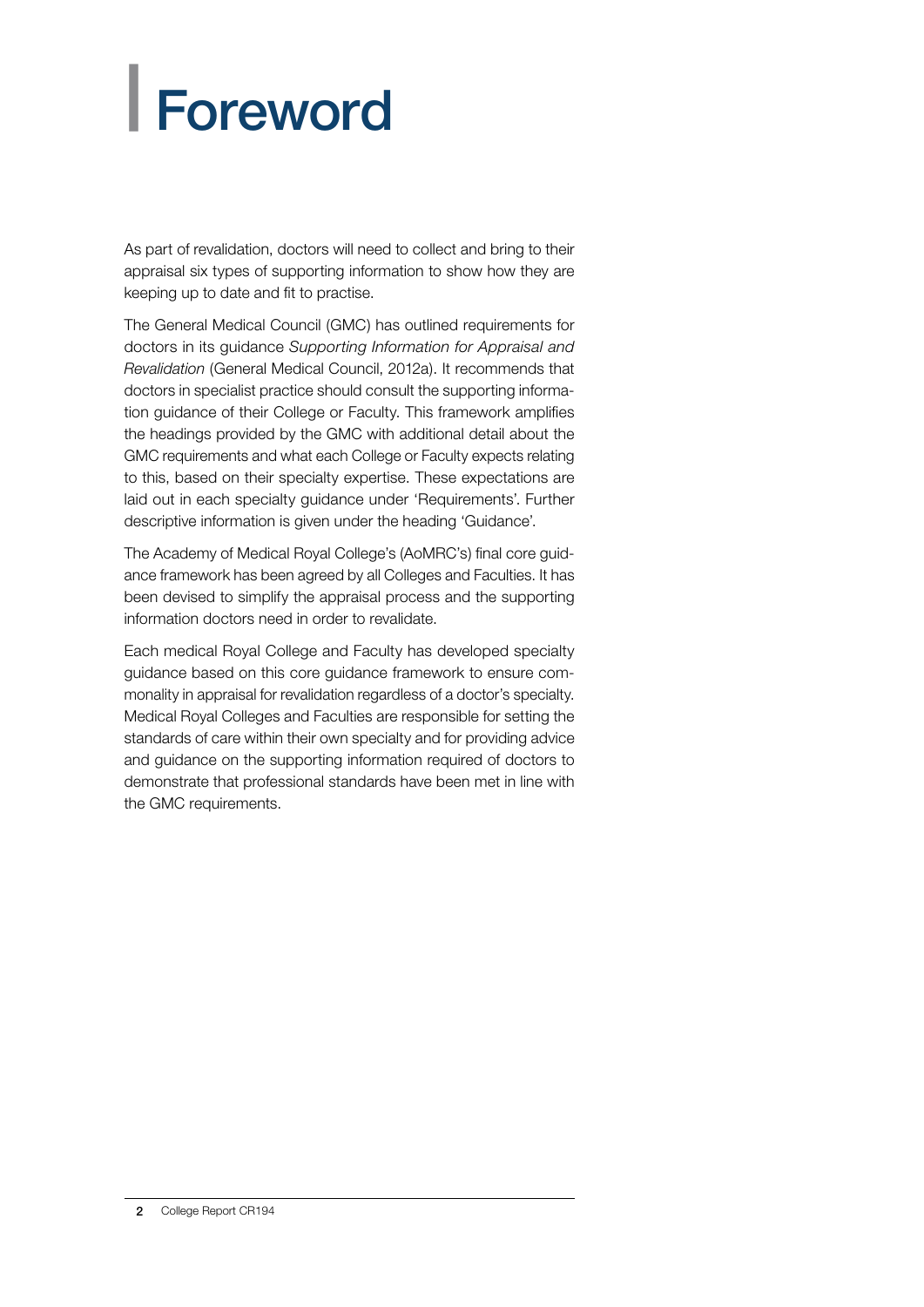## <span id="page-4-0"></span>| General introduction

The purpose of revalidation is to assure patients and the public, employers and other healthcare professionals that licensed doctors are up to date and fit to practise.

In order to maintain your licence to practise you are expected to have at least one appraisal per year that is based on the GMC core guidance for doctors, *Good Medical Practice* (General Medical Council, 2013a). Revalidation involves a continuing evaluation of your fitness to practise and is based on local systems of appraisal and clinical governance.

Licensed doctors need to maintain a portfolio of supporting information drawn from their practice which demonstrates how they are continuing to meet the requirements set out in *The Good Medical Practice Framework for Appraisal and Revalidation* (General Medical Council, 2013b). Some of the supporting information needed will come from organisations' clinical governance systems and the required information should be made available by the employer or designated body.

The GMC has set out its generic requirements for medical practice and appraisal in three main documents. These are supported by guidance from the medical Royal Colleges and Faculties, which give the specialty context for the supporting information required for appraisal.

Doctors should therefore ensure they are familiar with the following:

- **Good Medical Practice**
- **Good Medical Practice Framework for Appraisal and Revalidation**
- **•** Supporting Information for Appraisal and Revalidation (General Medical Council, 2012a)
- **Supporting Information for Appraisal and Revalidation: Guidance** *for Psychiatrists* (this document).

Doctors should also have regard for any guidance relevant to appraisal and revalidation that the employing or contracting organisation may provide concerning local policies.

In order to revalidate, you must collect supporting information as set out in the GMC's *Supporting Information for Appraisal and Revalidation*:

- general information about you and your professional work
- keeping up to date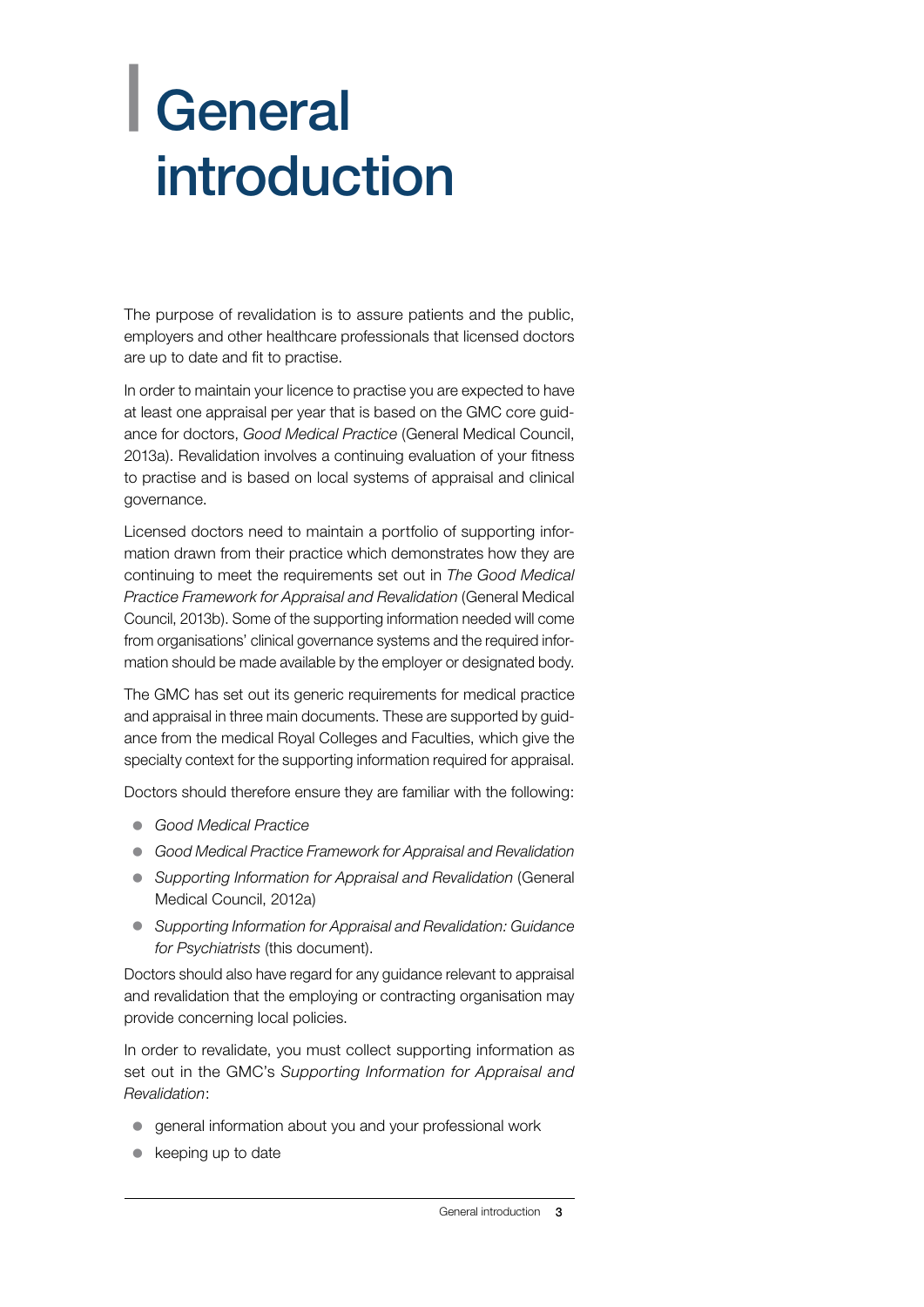- $\bullet$  review of practice
- **•** quality improvement activity
- significant events
- **•** feedback on professional practice
- $\bullet$  colleague feedback
- patient and carer feedback
- complaints and compliments.

You must participate in appraisals when you should expect to discuss with your appraiser your practice, professional performance and supporting information, as well as your professional career aspirations, challenges and development needs. Among other things, your appraiser will want to be assured that you are making satisfactory progress in obtaining appropriate supporting information for revalidation.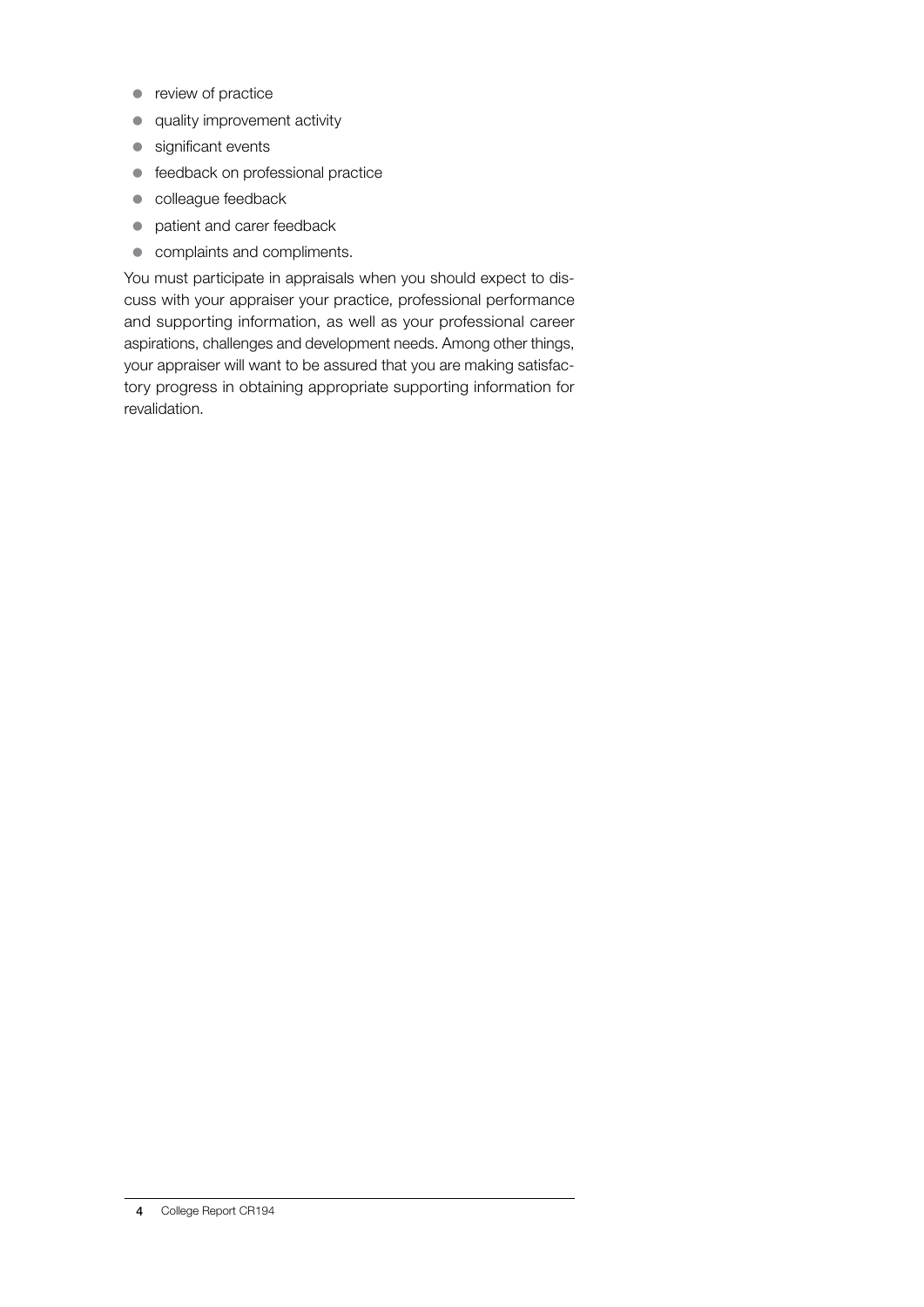## <span id="page-6-0"></span>| The purpose of this document

## Supporting information

The medical Royal Colleges and Faculties are responsible for setting the standards of care within their specialty and for providing specialty advice and guidance on the supporting information required of you to demonstrate that professional standards have been met.

This document describes the supporting information required for appraisal and revalidation. It takes the principles of the GMC's guidance and offers guidance relating to psychiatry on the information that you should present to demonstrate that you are keeping up to date and fit to practise. We recommend that you read this document along with the GMC's guidance on supporting information for appraisal and revalidation (General Medical Council, 2012a).

Although the types of supporting information are the same for all doctors, you will find in this document specific additional advice for psychiatry. The supporting information required is the same across the UK, although the process by which appraisal is undertaken will differ between the four nations of the UK. For those practising in England, the process is set out in the *Medical Appraisal Guide* (MAG) (NHS Revalidation Support Team, 2013); for those in Scotland, in *A Guide to Appraisal for Medical Revalidation* (National Appraisal Leads Group, 2012); and for those in Wales, in the *All Wales Medical Appraisal Policy* (Revalidation and Appraisal Implementation Group, 2012).

Not all of the supporting information described needs to be collected every year, although some elements are required, or should be reviewed, annually. This is stipulated in this report under 'Requirements'. Doctors should feel free to provide additional information that reflects higher quality or excellent practice for discussion at appraisal if they wish, but failure to do so should not put revalidation at risk provided that the essential requirements are met.

If you are unable to provide an element of the core supporting information and you wish to bring alternative or additional information to your appraisal, this will be evaluated by the appraiser and may be accepted with the agreement of your responsible officer. This may be particularly relevant to clinicians practising substantially (if not wholly) in academic disciplines or as medical educators, or as medical managers with little or no patient contact, but by definition with substantial vicarious responsibility for the standard of patient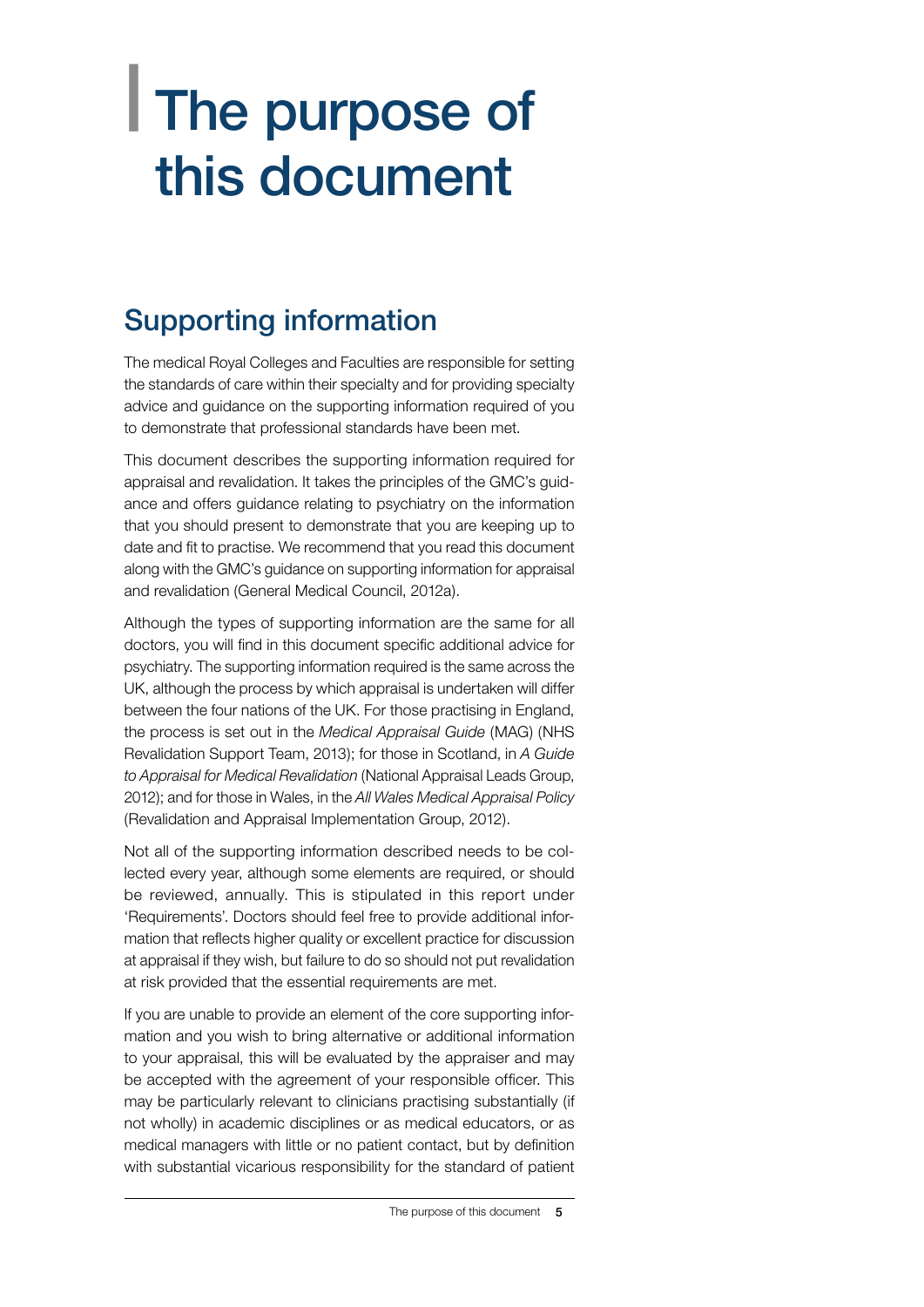care. Some supporting information will not be appropriate for every doctor (for example, patient feedback for doctors who do not have direct patient contact – further guidance on other potential sources of feedback can be found below).

Reflection is a common theme running through the supporting information and the appraisal discussion. This should not be a complex or time-consuming process and essentially involves considering each element of your supporting information, thinking about what you have learned and documenting how this learning has influenced your current and future practice (Academy of Medical Royal Colleges, 2012a).

It is the responsibility of the appraiser to make a judgement about the adequacy of the supporting information that you provide. This should be discussed with your appraiser prior to your appraisal, but may also be discussed at other times. In addition to advice from your appraiser and responsible officer you should consider seeking advice from the revalidation helpdesk of the Royal College of Psychiatrists (revalidation@rcpsych.ac.uk). It is important not only that you collect sufficient information for revalidation, but that the information is relevant and of good quality, with adequate reflection on learning and professional development.

Using forms and templates can help guide your reflection and organise your supporting information. A range of these are available on the revalidation pages of the College website (www.rcpsych.ac.uk/ workinpsychiatry/revalidation.aspx) and in the appendices to this document, and can be used to record your supporting information. Advice on which to use may be obtained from your appraiser, responsible officer or the College. Whichever template is chosen must be adequate to enable the appraiser to review, and make a judgement about, your supporting information.

The College recommends that you prepare early for your appraisal and for revalidation. Time spent on preparation and reflection will help ensure that your appraisal meeting can focus on your professional development.

In preparing and presenting your supporting information, you must comply with relevant regulations and codes of practice (including those set by your contracting organisations) on handling patient-identifiable information. No such information should appear in your appraisal documentation.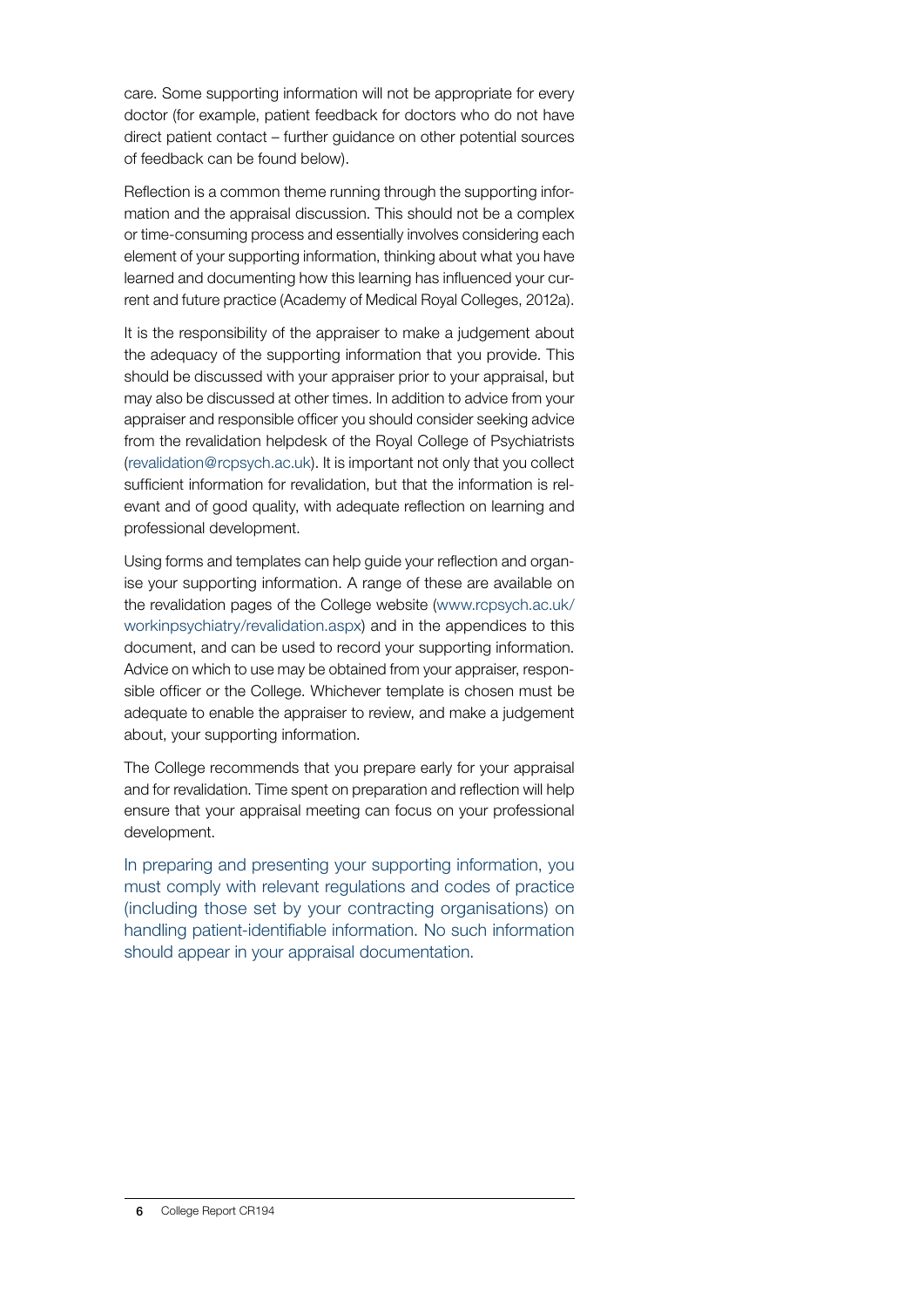## <span id="page-8-0"></span>| Introduction for psychiatry

The Royal College of Psychiatrists' aims for revalidation are:

- 1 Revalidation must command the confidence of patients, the public and the profession.
- 2 Revalidation should facilitate improved practice for all members of the College.
- 3 The process should identify those whose practice falls below acceptable standards and give advice and monitoring to allow revalidation to be reconsidered. There should be early warning of potential failure so remedial action can be taken.
- 4 The process should allow those who are working to College standards to revalidate without undue difficulty or stress.
- 5 There must be equity across the specialty, independent of differing areas of practice, working environments and geographical location.
- 6 Revalidation should be affordable and flexible, starting simply to allow further development.
- 7 The process should incorporate as far as possible information already being collected in clinical work and use existing tools and standards where available.

This document replaces the previous version of the College guidance on revalidation (CR172; Royal College of Psychiatrists, 2012) and builds on work undertaken by the AoMRC in response to feedback from doctors on the guidance provided by the College and the Academy.

Support and advice on appraisal and revalidation are available from a number of sources within the College; please visit the [College](http://www.rcpsych.ac.uk/workinpsychiatry/revalidation.aspx) [revalidation website](http://www.rcpsych.ac.uk/workinpsychiatry/revalidation.aspx) or [email](mailto:revalidation%40rcpsych.ac.uk?subject=Re%3A%20Support%20on%20appraisal%20and%20revalidation) the revalidation helpdesk.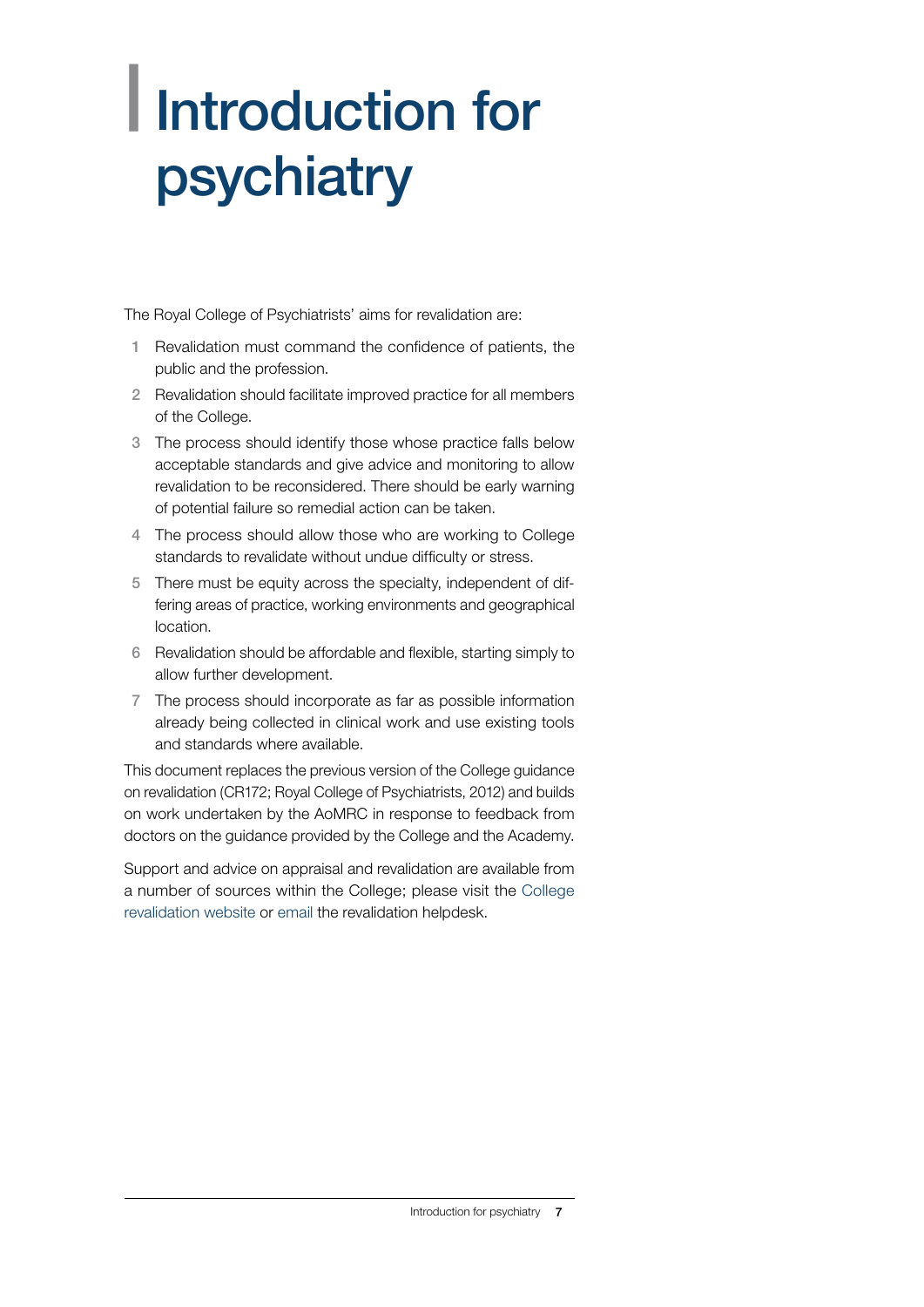# <span id="page-9-0"></span>| General information

|                                                                                | General information: providing context about what you do in all aspects of your professional work                                                                                                                                                                                                                                                                                                                                                                                                                                                                                                                                                                                                                                                                                                                                                                                                                                                                                                                                                                                                                                                                                                                                                                                                                                                                                                                                                                                                                                                                                                                                                                                                                                                                                                                                                                                                                                                                                  |  |  |
|--------------------------------------------------------------------------------|------------------------------------------------------------------------------------------------------------------------------------------------------------------------------------------------------------------------------------------------------------------------------------------------------------------------------------------------------------------------------------------------------------------------------------------------------------------------------------------------------------------------------------------------------------------------------------------------------------------------------------------------------------------------------------------------------------------------------------------------------------------------------------------------------------------------------------------------------------------------------------------------------------------------------------------------------------------------------------------------------------------------------------------------------------------------------------------------------------------------------------------------------------------------------------------------------------------------------------------------------------------------------------------------------------------------------------------------------------------------------------------------------------------------------------------------------------------------------------------------------------------------------------------------------------------------------------------------------------------------------------------------------------------------------------------------------------------------------------------------------------------------------------------------------------------------------------------------------------------------------------------------------------------------------------------------------------------------------------|--|--|
| The supporting information in this section should be updated at least annually |                                                                                                                                                                                                                                                                                                                                                                                                                                                                                                                                                                                                                                                                                                                                                                                                                                                                                                                                                                                                                                                                                                                                                                                                                                                                                                                                                                                                                                                                                                                                                                                                                                                                                                                                                                                                                                                                                                                                                                                    |  |  |
| <b>Personal details</b>                                                        | <b>Description</b><br>Your GMC number, demographic and relevant personal information as recorded<br>$\bullet$<br>on the GMC Register. Your medical and professional qualifications should also<br>be included.<br>Requirements<br>A self-declaration of no change, or an update identifying changes, including any<br>$\bullet$<br>newly acquired qualifications, since your last appraisal.<br>The supporting information in this section should be updated annually for<br>$\bullet$<br>your appraisal.                                                                                                                                                                                                                                                                                                                                                                                                                                                                                                                                                                                                                                                                                                                                                                                                                                                                                                                                                                                                                                                                                                                                                                                                                                                                                                                                                                                                                                                                          |  |  |
| Scope of work                                                                  | <b>Description</b><br>A description of your whole practice covering the period since your last appraisal<br>$\bullet$<br>is necessary to provide the context for your annual appraisal. Some employers<br>may require you to include your current job plan.<br>Requirements<br>Your whole practice description should be updated annually.<br>$\bullet$<br>Any significant changes in your professional practice should be highlighted as well<br>$\bullet$<br>as any exceptional circumstances (e.g. absences from the UK medical workforce,<br>changes in work circumstances). The comprehensive description should cover<br>all clinical and non-clinical activities (e.g. teaching, management and leadership,<br>medico-legal work, medical research and other academic activities) undertaken<br>as a doctor and include details as to their nature (regular or occasional), organ-<br>isations and locations for whom you undertake this work and any indemnity<br>arrangements in place.<br>The description should detail any extended practice or work outside the National<br>$\bullet$<br>Health Service (NHS), paid or voluntary, undertaken in specialty or subspecialty<br>areas of practice, the independent healthcare sector, as a locum, with academic<br>and research bodies or with professional organisations. Any work undertaken out-<br>side the UK should be identified. An approximate indication of the proportion of<br>time that you spend on each activity should be provided.<br>If appropriate, summarise any anticipated changes in the pattern of your profes-<br>$\bullet$<br>sional work over the next year, so that these can be discussed with your appraiser.<br>Guidance<br>Some specialists will be required to present, in summary form, quantitative and<br>$\bullet$<br>qualitative information representing certain areas of their practice. Maintenance<br>of a logbook may help with this and may be recommended by your College or |  |  |
|                                                                                | Faculty. You may wish to include details of the size and roles of the team with<br>which you work in order to clarify your own role.                                                                                                                                                                                                                                                                                                                                                                                                                                                                                                                                                                                                                                                                                                                                                                                                                                                                                                                                                                                                                                                                                                                                                                                                                                                                                                                                                                                                                                                                                                                                                                                                                                                                                                                                                                                                                                               |  |  |
| Record of annual<br>appraisal                                                  | <b>Description</b><br>Signed-off 'Form 4' or equivalent evidence (e.g. appraisal portfolio record) demon-<br>$\bullet$<br>strating a satisfactory outcome of your previous appraisal.<br>Evidence of appraisals or other reviews from other organisations with whom<br>$\bullet$<br>you work.                                                                                                                                                                                                                                                                                                                                                                                                                                                                                                                                                                                                                                                                                                                                                                                                                                                                                                                                                                                                                                                                                                                                                                                                                                                                                                                                                                                                                                                                                                                                                                                                                                                                                      |  |  |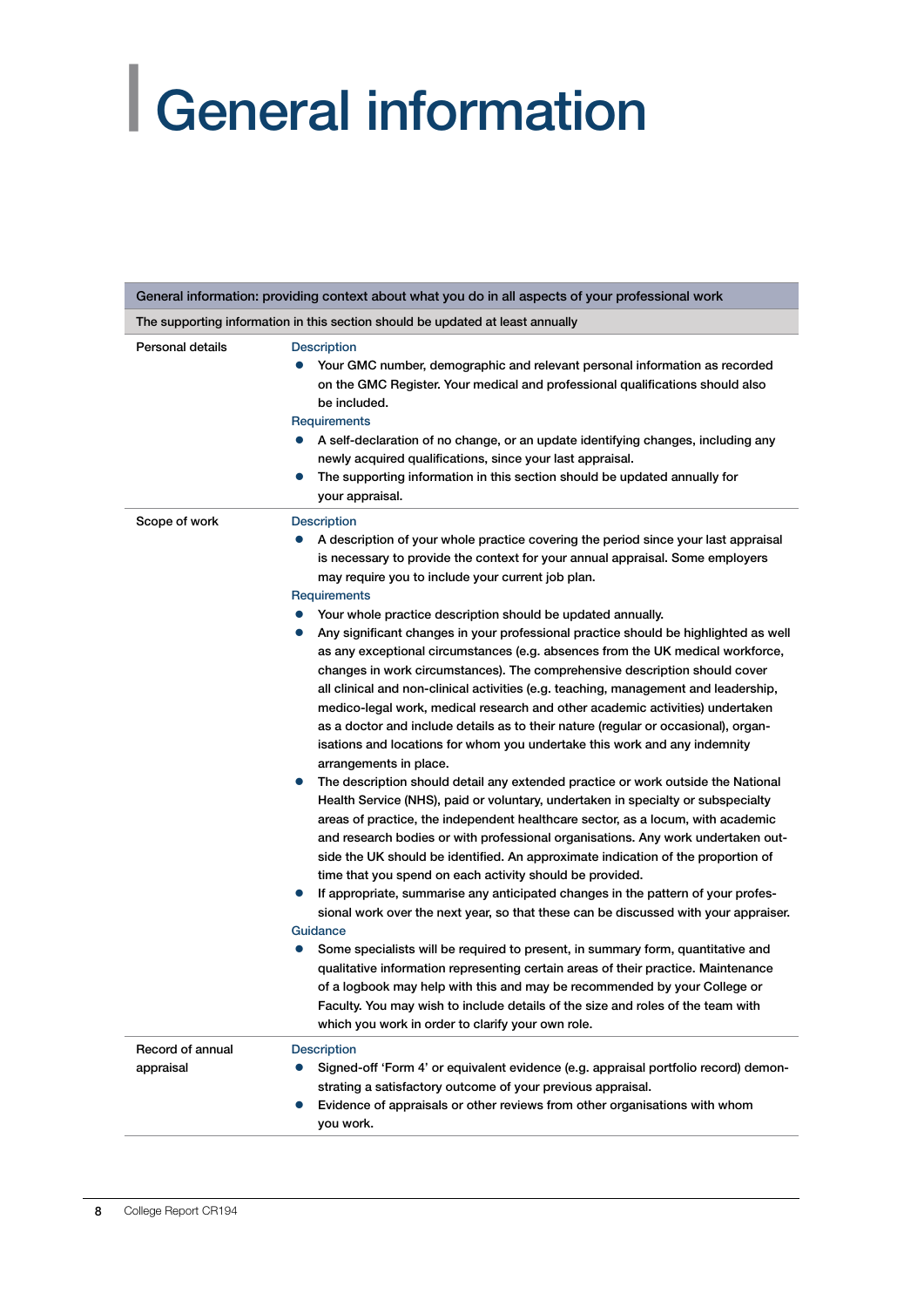| Record of annual<br>appraisal                            | <b>Requirements</b><br>Required for every annual appraisal. Any concerns identified in the previous<br>0<br>appraisal should be documented as having been satisfactorily addressed (or<br>satisfactory progress made), even if you have been revalidated since your<br>last appraisal.                                                                                                                                                                                                                                                                                                                                                                                                                                                                                                                                                                                                                                                                                                                                                                                                                                                                                                                                                                                                                                                                                                                                                                                                                                                                                                                                                                                                                                                                                                                                                                                                                                                                                                                                                                                                                                                                                                                                                                                                                                     |
|----------------------------------------------------------|----------------------------------------------------------------------------------------------------------------------------------------------------------------------------------------------------------------------------------------------------------------------------------------------------------------------------------------------------------------------------------------------------------------------------------------------------------------------------------------------------------------------------------------------------------------------------------------------------------------------------------------------------------------------------------------------------------------------------------------------------------------------------------------------------------------------------------------------------------------------------------------------------------------------------------------------------------------------------------------------------------------------------------------------------------------------------------------------------------------------------------------------------------------------------------------------------------------------------------------------------------------------------------------------------------------------------------------------------------------------------------------------------------------------------------------------------------------------------------------------------------------------------------------------------------------------------------------------------------------------------------------------------------------------------------------------------------------------------------------------------------------------------------------------------------------------------------------------------------------------------------------------------------------------------------------------------------------------------------------------------------------------------------------------------------------------------------------------------------------------------------------------------------------------------------------------------------------------------------------------------------------------------------------------------------------------------|
| Personal development<br>plans (PDPs) and their<br>review | <b>Description</b><br>Access to the current PDP with agreed objectives developed as an outcome of<br>$\bullet$<br>your previous appraisal.<br>Access to previous PDPs.<br>$\bullet$<br>Requirements<br>The current PDP will be reviewed to ensure that the agreed objectives remain rel-<br>$\bullet$<br>evant, have been met or satisfactory progress has been made. Any outstanding<br>PDP objectives that are still relevant should be carried over to the new agreed<br>PDP.<br>If you have made additions to your own PDP during the year, these should be con-<br>$\bullet$<br>firmed with your appraiser as being relevant and should be carried forward into<br>the next PDP if required.<br>Guidance<br>The content of your PDP should, where relevant, encompass development needs<br>$\bullet$<br>across any aspect of your work as a doctor.                                                                                                                                                                                                                                                                                                                                                                                                                                                                                                                                                                                                                                                                                                                                                                                                                                                                                                                                                                                                                                                                                                                                                                                                                                                                                                                                                                                                                                                                   |
| Probity                                                  | <b>Description</b><br>The GMC states that all doctors have a duty to act when they believe patients'<br>$\bullet$<br>safety is at risk or that patients' care or dignity is being compromised. The GMC<br>expects all doctors to take appropriate action to raise and act on concerns about<br>patient care, dignity and safety (General Medical Council, 2012b).<br>Your supporting information should include a signed self-declaration confirming<br>the absence of any probity issues and stating:<br>that you comply with the obligations placed on you, as set out in Good<br>$\bullet$<br><b>Medical Practice</b><br>that no disciplinary, criminal or regulatory sanctions have been applied since<br>$\bullet$<br>your last appraisal, or that any sanctions have been reported to the GMC, in<br>compliance with its guidance Reporting Criminal and Regulatory Proceedings<br>Within and Outside of the UK (General Medical Council, 2008a), and to your<br>employing or contracting organisation if required<br>that you have declared any potential or perceived competing interests, gifts<br>$\bullet$<br>or other issues which may give rise to conflicts of interest in your professional<br>work – see the GMC document Conflicts of Interest (General Medical Council,<br>2008b; 2013c) and those relevant to your employing or contracting organisa-<br>tion if required (e.g. university or company)<br>that, if you have become aware of any issues relating to the conduct, profes-<br>$\bullet$<br>sional performance or health of yourself or of those with whom you work that<br>may pose a risk to patient safety or dignity, you have taken appropriate steps<br>without delay, so that the concerns could be investigated and patients pro-<br>tected where necessary<br>that, if you have been requested to present any specific item(s) of supporting<br>$\bullet$<br>information for discussion at appraisal, you have done so.<br>Requirements<br>Required for every annual appraisal.<br>$\bullet$<br>Guidance<br>The format of the self-declaration should reflect the scope of your work as a psy-<br>$\bullet$<br>chiatrist. You should consider the GMC ethical guidance documents relevant to<br>your professional or specialty practice, e.g. 0-18 Years: Guidance for All Doctors |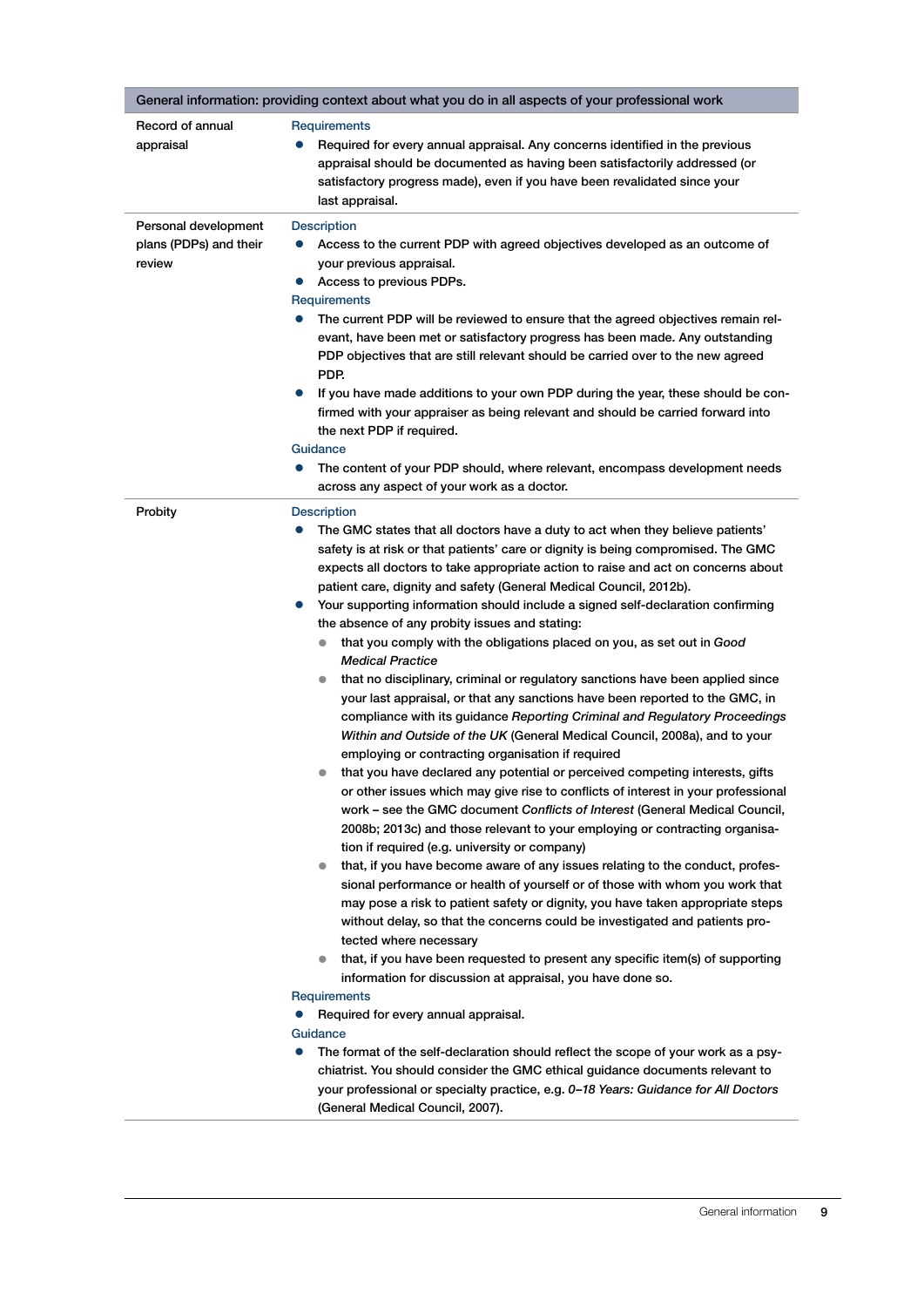|        | General information: providing context about what you do in all aspects of your professional work                                                                                                                                                                                                                                                                                                                                                                                                                                            |
|--------|----------------------------------------------------------------------------------------------------------------------------------------------------------------------------------------------------------------------------------------------------------------------------------------------------------------------------------------------------------------------------------------------------------------------------------------------------------------------------------------------------------------------------------------------|
| Health | <b>Description</b><br>A signed self-declaration confirming the absence of any medical condition that<br>$\bullet$<br>could pose a risk to patients and that you comply with the health and safety obli-<br>gations for doctors as set out in Good Medical Practice, including having access<br>to independent and objective medical care.<br><b>Requirements</b><br>Required for every annual appraisal.<br>Guidance<br>The scope of the self-declaration should reflect the nature of your work and any<br>specialty-specific requirements. |
|        | Information relevant to psychiatry<br>Examples of self-declarations relating to probity and health are provided in appen-<br>dices 2 and 3.                                                                                                                                                                                                                                                                                                                                                                                                  |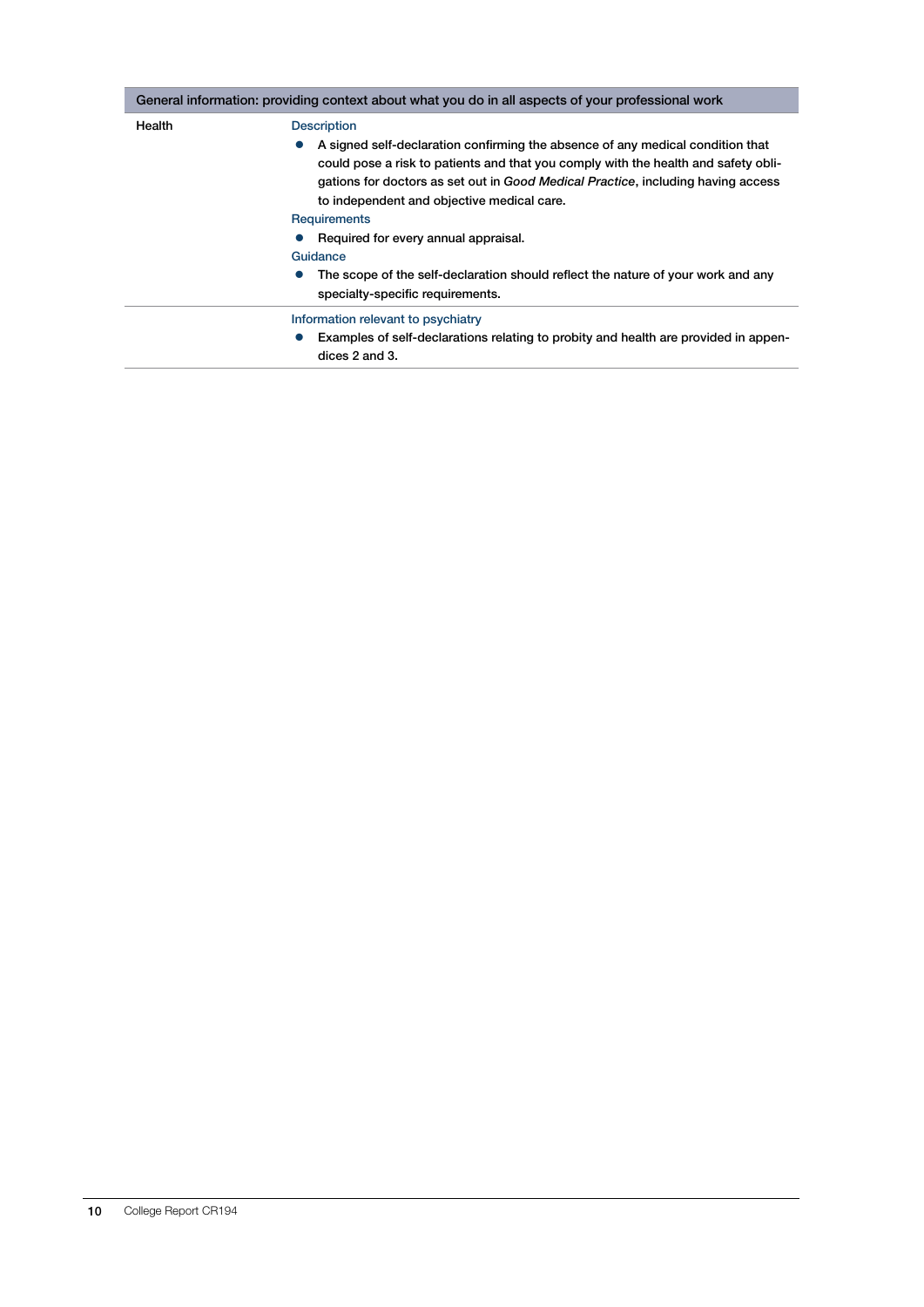# <span id="page-12-0"></span>| Keeping up to date

#### Keeping up to date: maintaining and enhancing the quality of your professional work

*Good Medical Practice* requires doctors to keep their knowledge and skills up to date and encourages them to take part in educational activities that maintain and further develop their competence and professional performance.

#### **Description**

- Continuing professional development (CPD)
- CPD refers to any learning outside of undergraduate education or postgraduate training which helps you maintain and improve your performance. It covers the development of your knowledge, skills, attitudes and behaviours across all areas of your professional practice. It includes both formal and informal learning activities (General Medical Council, 2012c).
- CPD may be:
	- clinical including any specialty- or subspecialty-specific requirements
	- non-clinical including training for educational supervision, training for management or academic training.
- Colleges and Faculties have different ways of categorising CPD activities, see relevant guidance for information.
- Employer mandatory training and required training for educational supervisors may be included provided that the learning is relevant to your job plan and is supported by reflection and, where relevant, practice change.

#### **Requirements**

- At each appraisal meeting, a description of CPD undertaken each year should be provided, including:
	- its relevance to your individual professional work
	- $\bullet$  its relevance to your personal development plan (not all of the CPD undertaken should relate to an element of the PDP, but a sufficient amount should do so to demonstrate that you have met the requirements of your PDP)
	- reflection and confirmation of good practice or new learning/practice change where appropriate
	- **•** normally, achievement of at least 50 credits per year of the revalidation cycle is expected and at least 250 credits over a 5-year revalidation cycle; where circumstances make this impossible, please refer to specialty guidance.

#### **Guidance**

- You should take part in CPD as recommended by your College or Faculty. The ultimate responsibility for determining an individual doctor's CPD rests with the doctor and their appraiser. Many will require specific advice on the type of CPD required (e.g. if the appraiser is from a different specialty); such guidance can be obtained from the College or Faculty most relevant to the doctor's area of practice. Many Colleges and Faculties also run CPD approval schemes, which doctors may benefit from joining.
- The Royal College of Psychiatrists' guidance on CPD is available on the College website (www.rcpsych.ac.uk/workinpsychiatry/cpd.aspx). Your CPD activity should cover all aspects of your professional work and should include activity that covers your agreed PDP objectives. It is important to recognise that there is much professional benefit to be gained from a wide variety of CPD including some outside of your immediate area of practice and as such this should be encouraged. You should ensure that a balance of different types of educational activity is maintained.
- Documentation of CPD activity should include a reflection on the learning gained and the likely effect on your professional work. You should present a summary of your CPD activities through the year for your annual appraisal, together with a certificate from your College or Faculty if this is available. For revalidation a cumulative 5-year record of your CPD activity should be provided.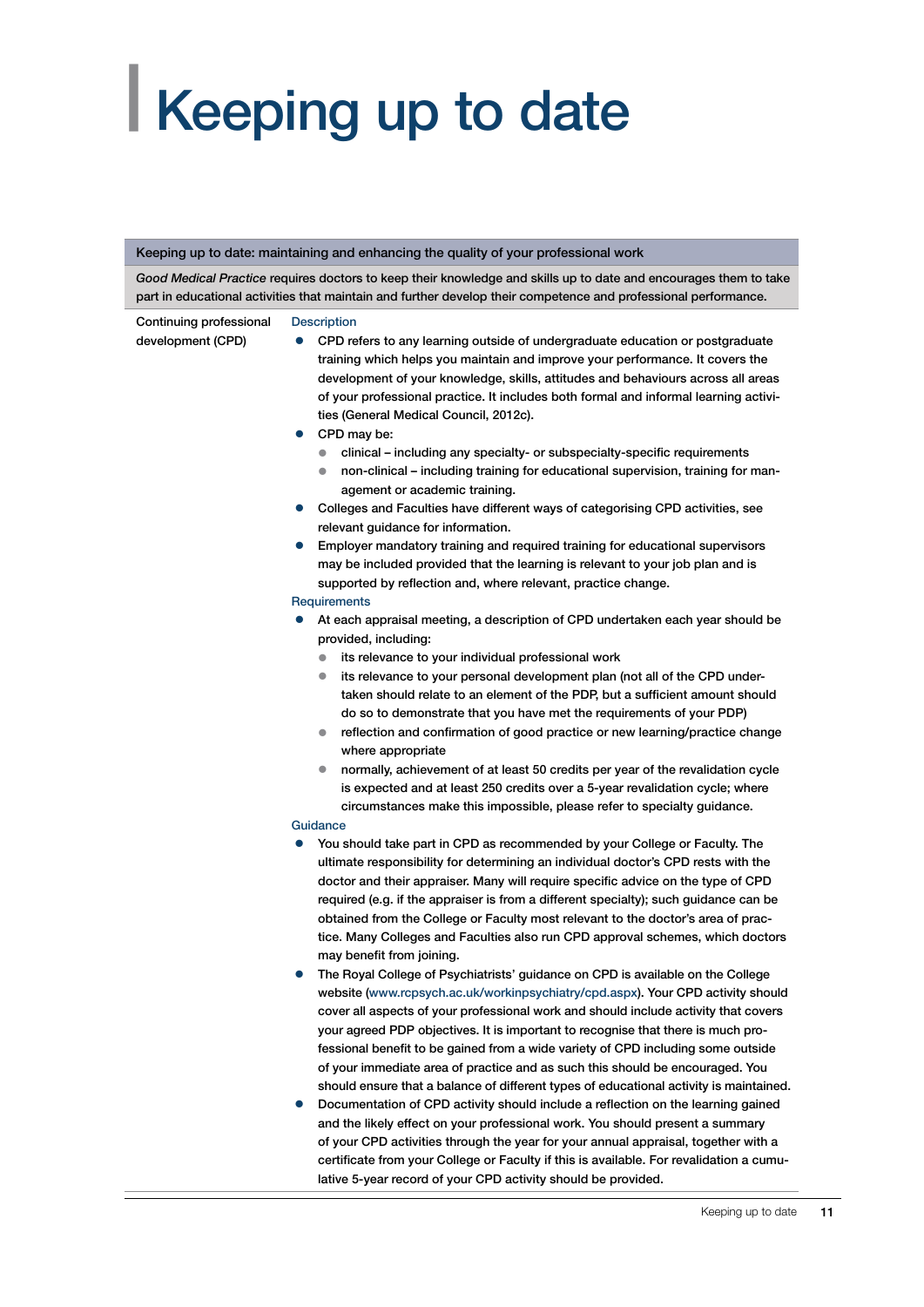#### Keeping up to date: maintaining and enhancing the quality of your professional work

#### Information relevant to psychiatry

- $\bullet$  CPD for psychiatrists may be:
	- Clinical: all educational activities that relate to the development of individual clinical and diagnostic skills or specialist knowledge update should be recorded in this category. Case-based discussions, lectures and seminars are all examples of clinical CPD.
	- Academic: academic activities may include postgraduate teaching, educational supervision, examining and publishing. You do not need to work in an academic post to claim credits in this section. Clinical audit, teaching and research are all forms of academic CPD.
	- Professional: professional activities are those that promote organisational, managerial, legal, administrative and other non-clinical skills. Peer group meetings, management training and information technology training all fall into this category.
- The content of the CPD will reflect the job of the psychiatrist and include an appropriate mixture of clinical, academic and professional activities. CPD should equip the doctor to meet the changing nature of their practice.
- The meeting of the CPD requirements for psychiatrists will be validated by a peer group chosen by the psychiatrist concerned. Further guidance on peer groups can be found on the College website (www.rcpsych.ac.uk/workinpsychiatry/cpd/pdppractice.aspx#peer). If validation of CPD activity by a peer group is not possible, this will be carried out by the appraiser at appraisal.
- The College recommends that psychiatrists are in good standing with the College for CPD or have done equivalent CPD.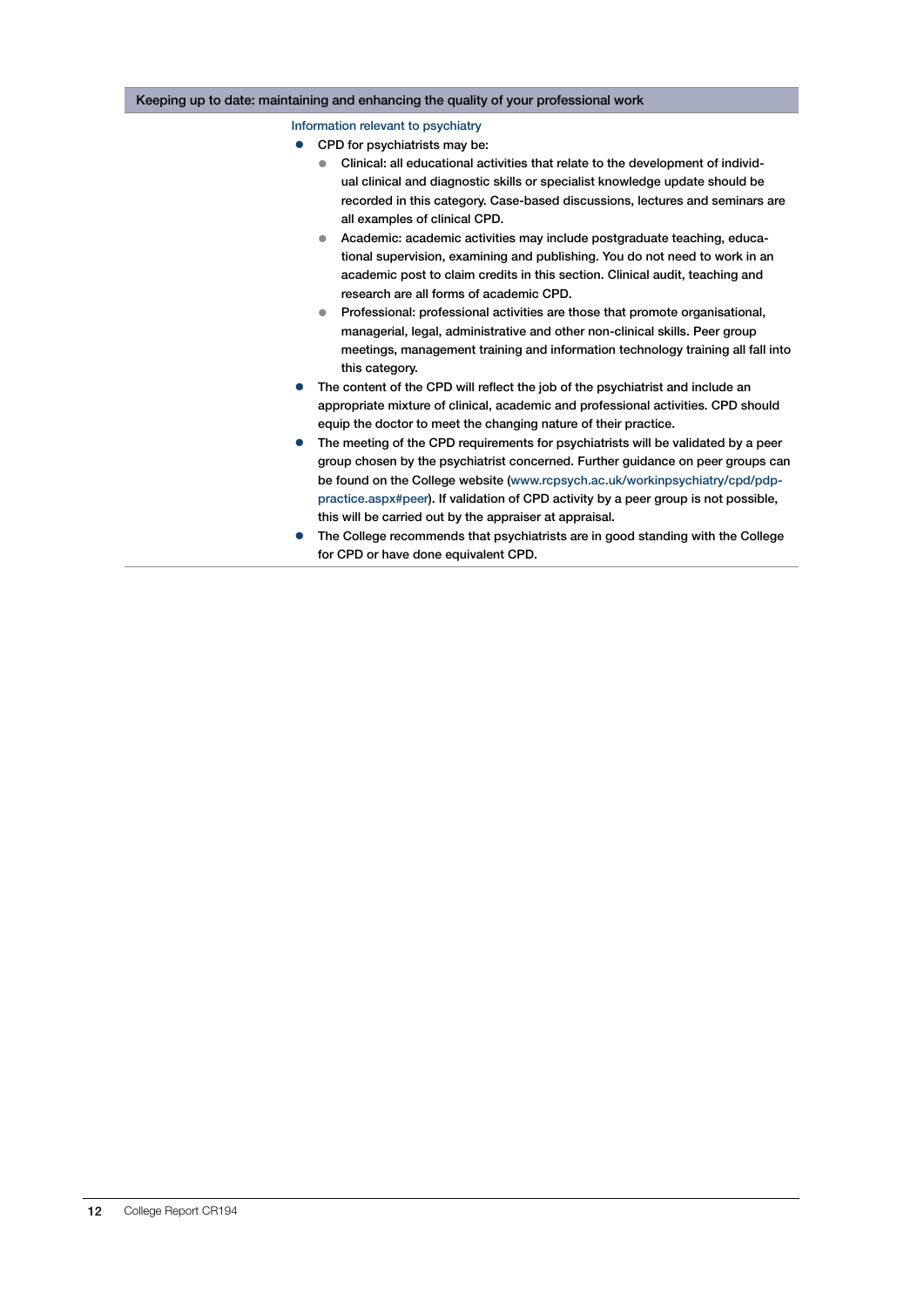## <span id="page-14-0"></span>**Review of your practice**

#### Review of your practice: evaluating and improving the quality of your professional work

For the purposes of revalidation, you will have to demonstrate that you regularly participate in activities that review and evaluate the quality of your work. The nature and balance of these activities will vary according to your specialty and the work that you do. These activities should be robust, systematic and relevant to your work. They should include an element of evaluation and action and, where possible, demonstrate an outcome or change. The supporting information in this section should be updated annually. If you work in a non-clinical area, you should discuss options for quality improvement activity with your appraiser, College or Faculty. For example, if you are working in education or management, your quality improvement activity could include: (a) auditing and monitoring the effectiveness of an educational programme; or (b) evaluating the impact and effectiveness of a piece of health policy or management practice.

Audit and other quality improvement activity should reflect the breadth of your professional work over each 5-year revalidation period.

#### Quality improvement activity

Clinical audit (quality improvement)

#### **Description**

- You should participate in at least one complete audit cycle (audit, practice review and re-audit) in every 5-year revalidation cycle. If audit is not possible, other ways of demonstrating quality improvement activity should be undertaken (see below). **Requirements**
- National audits: participation in national audits is expected where these are relevant to the specialty or subspecialty in which you practise. However, in some specialties national audits are few in number and alternative ways of demonstrating the quality of your practice will be required. Your participation in national audits may focus on the professional performance of the team, but there will be elements that reflect your personal practice or the results of your management of, or contribution to, the team or service of which you are part. Your own role, input, learning and response to the audit results should be reflected upon and documented.
- Personal and local audit: improvement in the quality of your own practice through personal involvement in audit is recommended. A simple audit of medical record-keeping against agreed standards may be considered, but should be carried out in addition to, and not as a substitute for, other clinical audit activity.

#### Guidance

Where required by the relevant College or Faculty, your specialty departments should ensure that formal programmes of audit are in place, reflecting key areas of specialty and/or subspecialty practice. Where this is the case, you should provide evidence demonstrating active engagement in local audit throughout a full audit cycle.

#### Information relevant to psychiatry

- **•** In the Royal College of Psychiatrists, relevant national audits are coordinated by the College Centre for Quality Improvement (CCQI) or the National Confidential Inquiry into Suicide and Homicide by People with Mental Illness (NCISH) .
- It will often be the case that the psychiatrist will work with others to undertake the audit. The participation of the psychiatrist will most importantly occur in the setting of standards and the drawing up and implementation of appropriate action. Participation in national audits (where individual or team results can be determined, e.g. the Prescribing Observatory for Mental Health) can be used as evidence of clinical audit as long as there is evidence of action plans, change implementation and re-audit. A template for recording a summary of your audit activity is available in Appendix 4.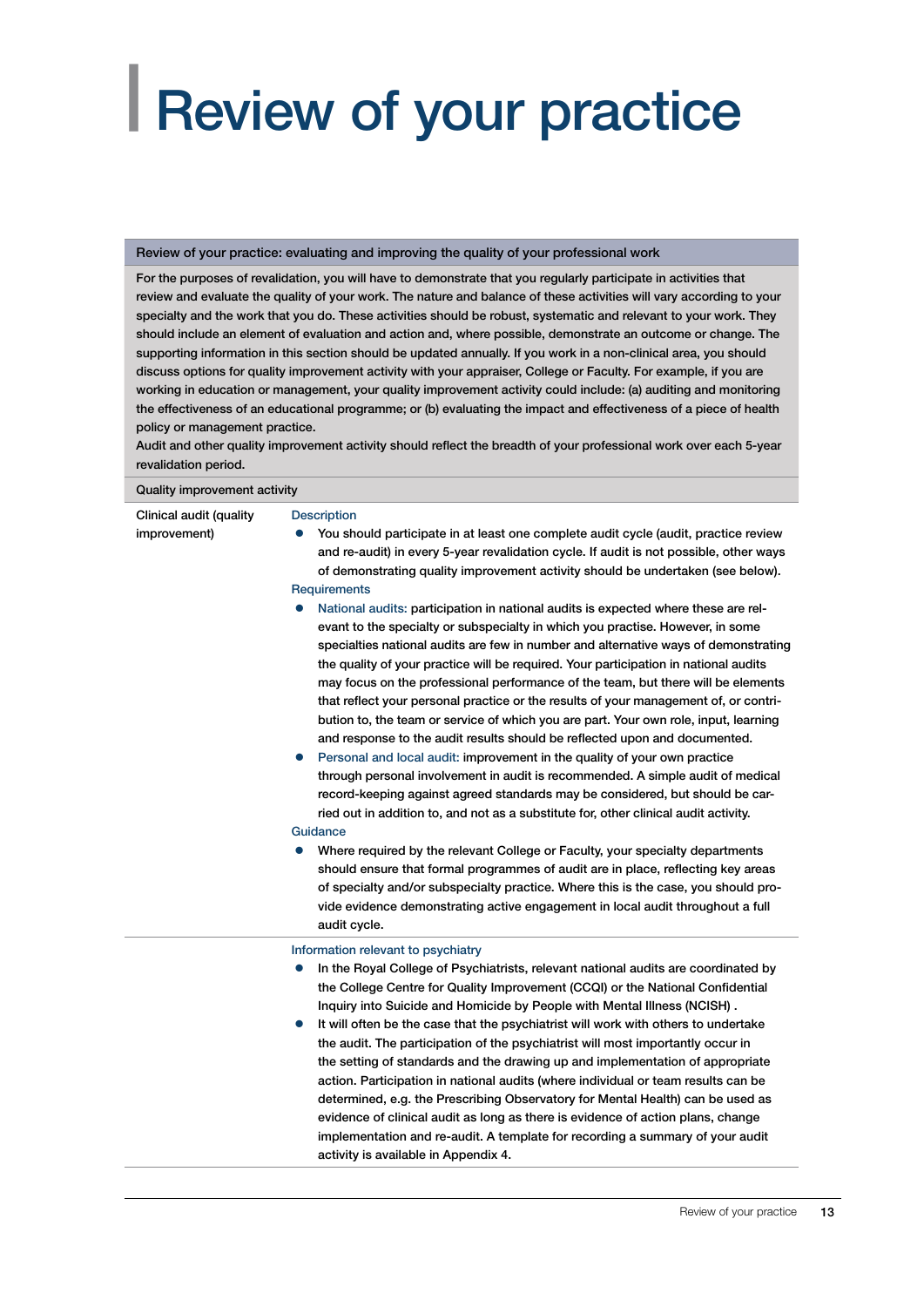|                                | Review of your practice: evaluating and improving the quality of your professional work                                                                                                                                                                                                                                                                                                                                                                                                                                                                                                                                                                                                                                                                                                                                                                                                                                                                                                                                                                                                                                                                                                                                                                                     |
|--------------------------------|-----------------------------------------------------------------------------------------------------------------------------------------------------------------------------------------------------------------------------------------------------------------------------------------------------------------------------------------------------------------------------------------------------------------------------------------------------------------------------------------------------------------------------------------------------------------------------------------------------------------------------------------------------------------------------------------------------------------------------------------------------------------------------------------------------------------------------------------------------------------------------------------------------------------------------------------------------------------------------------------------------------------------------------------------------------------------------------------------------------------------------------------------------------------------------------------------------------------------------------------------------------------------------|
| Review of clinical<br>outcomes | <b>Description</b><br>Clinical outcomes that are used for revalidation should be robust, attributable and<br>well validated. Even where this is not the case you may still wish to bring appro-<br>priate outcome measures to appraisal in order to demonstrate the quality of your<br>practice.<br>Requirements<br>Where national registries or databases are in place relevant to your practice you<br>may be expected to participate in the collection and contribution to national,<br>standardised data. Evidence of this participation should be made available for<br>your appraisal.<br>Nationally agreed standards and protocols may also include outcomes and you<br>$\bullet$<br>should bring these to appraisal where recommended by the specialty. Data should<br>relate, as far as possible, to your own contribution. Comparison with national data<br>should be made wherever possible.<br>Guidance<br>There are some specialties, mainly interventionist or surgical but including those<br>$\bullet$<br>academic activities in which clinical trials play a major part, which have rec-<br>ognised outcome measures. Where clinical outcomes are used instead of, or<br>alongside, clinical audit or case reviews, there should be evidence of reflection |
|                                | and commentary on personal input and, where needed, change in practice.<br>Information relevant to psychiatry<br>The College is not recommending specific outcome measures to be used for reval-<br>$\bullet$<br>idation at this stage. It is the College's view, however, that psychiatrists should be<br>considering, with medical colleagues, the use of appropriate outcome measures<br>as a way of working with patients to determine the benefit or otherwise of inter-<br>ventions chosen.<br>The College has published a report on the use of clinical outcome measures to<br>$\bullet$<br>assist in the choice of relevant measures (Royal College of Psychiatrists, 2011).<br>Using structured outcome measures to look at not only clinical progress but also<br>outcomes relevant to patients is an example of good practice and a significant<br>quality improvement activity.<br>Psychiatrists in managed-care organisations should work with managers to ensure<br>that organisation-collected outcomes are made available for use in revalidation.                                                                                                                                                                                                          |
| Case review or<br>discussion   | <b>Description</b><br>The purpose of case reviews is to demonstrate that you are engaging meaningfully<br>$\bullet$<br>in discussion with your medical and non-medical colleagues in order to maintain<br>and enhance the quality of your professional work. Case reviews provide support-<br>ing information on your commitment to quality improvement if appropriate audit/<br>registries are unavailable.<br>Requirements<br>If you are unable to provide evidence from clinical audit or clinical outcomes,<br>$\bullet$<br>documented case reviews may be submitted as evidence of the quality of your<br>professional work. You should then provide at least two case reviews per year,<br>covering the range of your professional practice over a 5-year revalidation cycle.<br>You should outline the (anonymised) case details with reflection against national<br>standards or guidelines and include evidence of discussion with peers or pres-<br>entation at department meetings. Identified action points should be incorporated<br>into your personal development plan.<br>Guidance<br>Evidence of relevant working party or committee work (internal or external) may be<br>$\bullet$                                                                       |
|                                | included together with your personal input and reflection, including implementation<br>of changes in practice, where appropriate. Some specialties or subspecialties may<br>recommend case reviews routinely and a number of different approaches will be<br>acceptable, including documented regular discussion at multidisciplinary meetings<br>or morbidity and mortality meetings. In some specific circumstances case reviews<br>may form the main supporting information in support of quality improvement.                                                                                                                                                                                                                                                                                                                                                                                                                                                                                                                                                                                                                                                                                                                                                           |

г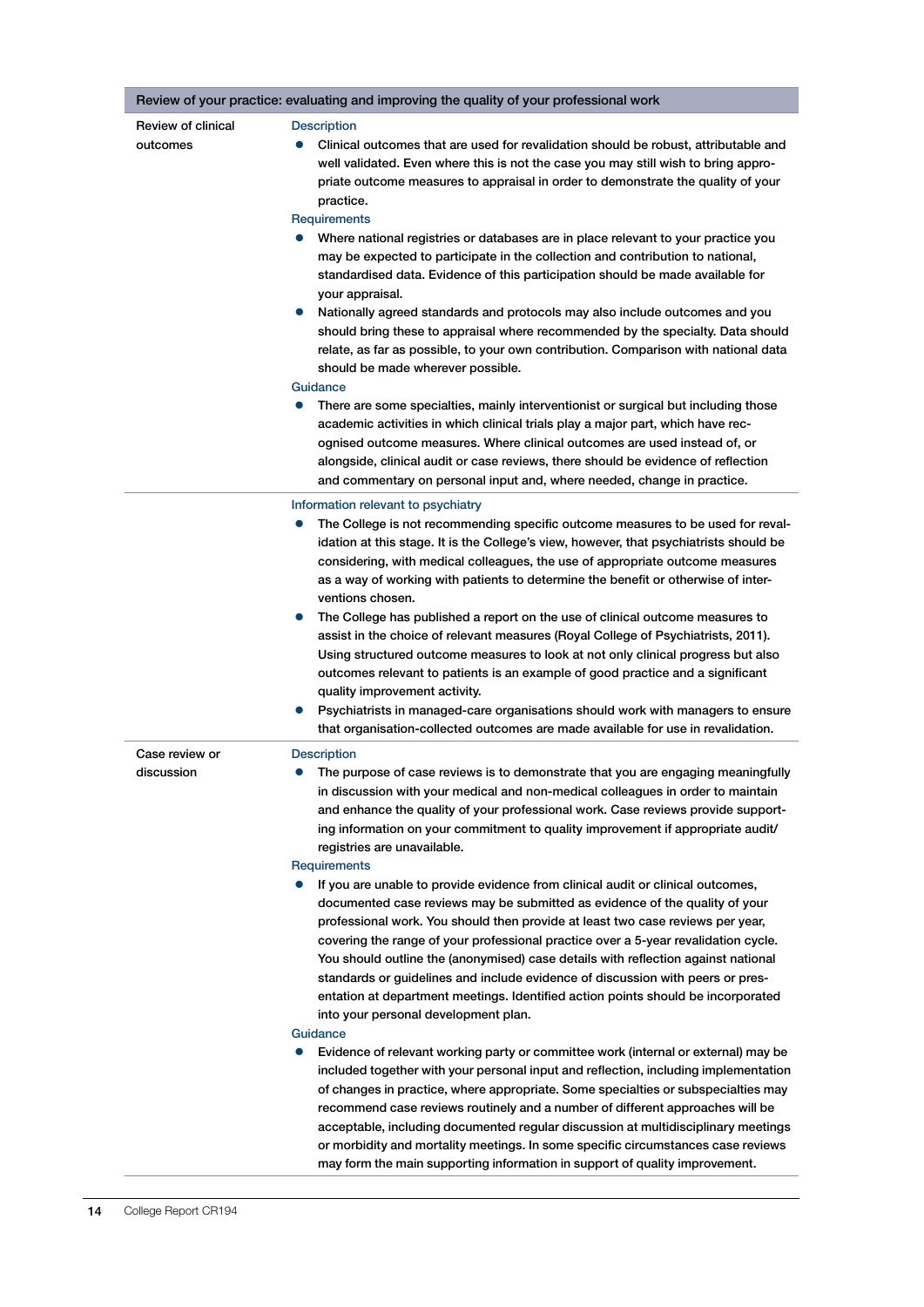### Review of your practice: evaluating and improving the quality of your professional work

Information relevant to psychiatry

The College recommends that a minimum of ten case-based discussions be undertaken over a 5-year period (two per year). It will be the responsibility of each psychiatrist to ensure that an appropriate sample of their patient roster are included in case-based discussion. In order to achieve this, about two-thirds of case-based discussions should be chosen at random and a third should be chosen by the psychiatrist being appraised. The purpose of random selection is to provide reassurance that care is satisfactory for cases that the psychiatrist has not explicitly selected. The purpose of allowing a proportion of cases to be selected is to ensure that cases discussed over a 5-year cycle broadly reflect the diagnostic case-mix of the psychiatrist's workload. Selection also allows the psychiatrist to discuss the management of complex cases that they consider would be of value for their own personal development. Guidance as to how to conduct a case-based discussion is given in Appendix 5, with a template for recording the discussion in Appendix 6. Case-based discussion may take a one-to-one format but could involve more than one colleague and occur, for example, in the context of a peer group or supervision. If more than one colleague is involved in the process, one person will be responsible for completing the case discussion summary sheet with the ratings and action plans. Case-based discussion is not the only workplace-based assessment (WPBA) that might be of value in revalidation. If psychiatrists wish to use other techniques, for example direct observation of practice by a colleague, this information can be included in the evidence set out at appraisal and would be a reasonable alternative to a case-based discussion. Significant events Clinical incidents, significant untoward incidents (SUIs) or other similar events **Description** A significant event (also known as an untoward, critical or patient safety incident) is any unintended or unexpected event which could or did lead to harm of one or more patients. This includes incidents which did not cause harm but could have done, or where the event should have been prevented (General Medical Council, 2012a). You should ensure that you are familiar with your organisation's local processes and agreed thresholds for recording incidents. It is not the appraiser's role to conduct investigations into serious events. **Requirements** If you have been directly involved in any SUIs since your last appraisal, you must provide details based on data logged by you or on local (e.g. your NHS employer where such data should be routinely collected) or national (e.g. National Reporting and Learning System) incident reporting systems. If you have been directly involved in any clinical incidents, these should also be summarised, together with the learning and action taken to show that you are using these events to improve your practice. If you are self-employed or work outside the NHS or in an environment where reporting systems are not in place, it is your responsibility to keep a personal record of any incidents in which you have been involved. This could include a brief description of the event, any potential or actual adverse outcomes and evidence of reflection. A summary reviewing the data and a short anonymised description (with reflection, learning points and action taken) of up to two clinical incidents and all SUIs or root cause analyses in which you have played a part (including as an investigator) should be presented for discussion at your annual appraisal. If there has been no direct involvement in such incidents since your last appraisal, a self-declaration to that effect should be presented at your annual appraisal.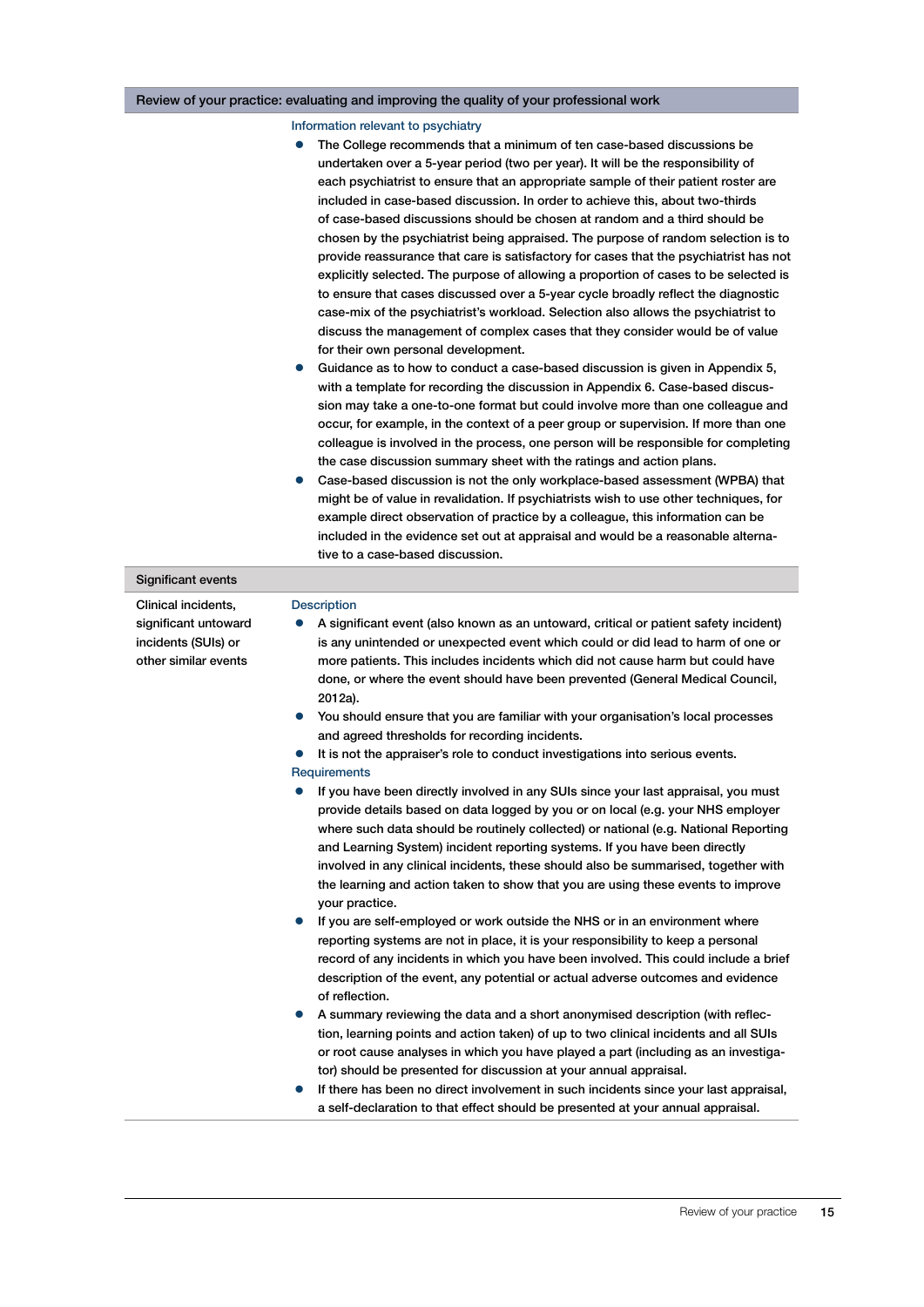### Review of your practice: evaluating and improving the quality of your professional work

Clinical incidents, significant untoward incidents (SUIs) or other similar events

#### **Guidance**

**•** Incidents and other adverse events which are particularly relevant or related to certain areas of specialist practice are identified in the Colleges' and Faculties' specialty guidance, together with tools and recommendations when documenting your involvement. You should take care not to include any patient identifiable information in your appraisal documentation.

Information relevant to psychiatry

**•** A structured format for documenting reflection on significant events in provided in Appendix 7.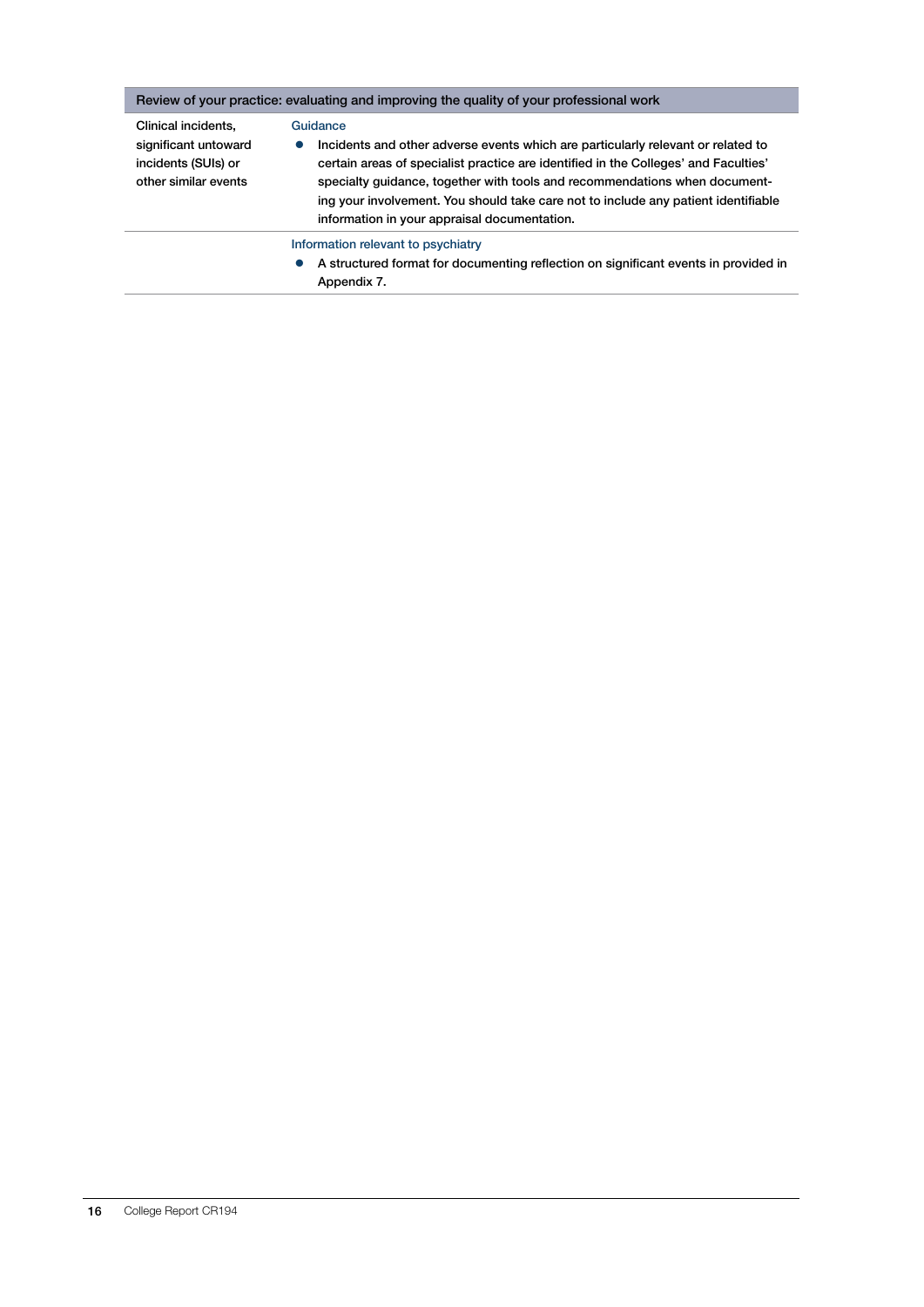## <span id="page-18-0"></span>| Feedback on your practice

|                                         | Feedback on your practice: how others perceive the quality of your professional work                                                                                                                                                                                                                                                                                                                                                                                                                                                                                                                                                                                                                                                                                                                                                                                               |
|-----------------------------------------|------------------------------------------------------------------------------------------------------------------------------------------------------------------------------------------------------------------------------------------------------------------------------------------------------------------------------------------------------------------------------------------------------------------------------------------------------------------------------------------------------------------------------------------------------------------------------------------------------------------------------------------------------------------------------------------------------------------------------------------------------------------------------------------------------------------------------------------------------------------------------------|
|                                         | Feedback from colleagues and patients (if you have direct contact with patients) must be collected at least once in<br>every 5-year revalidation cycle and presented to your appraiser.                                                                                                                                                                                                                                                                                                                                                                                                                                                                                                                                                                                                                                                                                            |
| Colleague feedback                      | <b>Description</b><br>The result of feedback from professional colleagues representing the range of<br>your professional activities, using a validated multi-source feedback (MSF) tool.<br>The tool should meet the criteria set by the GMC (2011). The results should be<br>reflected upon and any further development needs should be addressed.<br><b>Requirements</b><br>• At least one colleague MSF exercise should be undertaken in the revalidation<br>cycle. You may want to consider undertaking your MSF early in the revalidation<br>cycle in case the exercise has to be repeated.<br>Guidance<br>The selection of raters/assessors should represent the whole spectrum of people<br>$\bullet$<br>with whom you work. The results should be benchmarked, where data are availa-<br>ble or accessible, against other doctors within the same specialty.               |
| Feedback from patients<br>and/or carers | <b>Description</b><br>The result of feedback from patients and carers using a validated tool. The tool<br>$\bullet$<br>should meet the criteria set by the GMC. The results should be reflected on and<br>any further development needs addressed.<br>Requirements<br>At least one patient feedback exercise should be undertaken in each revalidation<br>$\bullet$<br>cycle. You may want to consider gathering your patient feedback early in the<br>revalidation cycle in case the exercise has to be repeated.<br>Guidance<br>$\bullet$<br>Some Colleges and Faculties have identified patient feedback tools, instruments<br>and processes which are suitable for doctors with particular areas of specialty<br>practice. For some doctors, only some areas of their whole practice will be                                                                                   |
|                                         | amenable to patient and/or carer feedback. Where practicable, a complete spec-<br>trum of the patients that you see should be included when seeking this type of<br>feedback and particular attention should be given to the inclusion of patients with<br>communication difficulties, where relevant.<br>If you do not see patients as part of your medical practice, you are not required<br>$\bullet$<br>to collect feedback from patients. However, the GMC recommends that you think<br>broadly about what constitutes a 'patient' in your practice. Depending on your<br>practice, you might want to collect feedback from a number of other sources,<br>such as families and carers, students, suppliers or customers.<br>If you believe that you cannot collect feedback from patients, you should discuss<br>this (as well as proposed alternatives) with your appraiser. |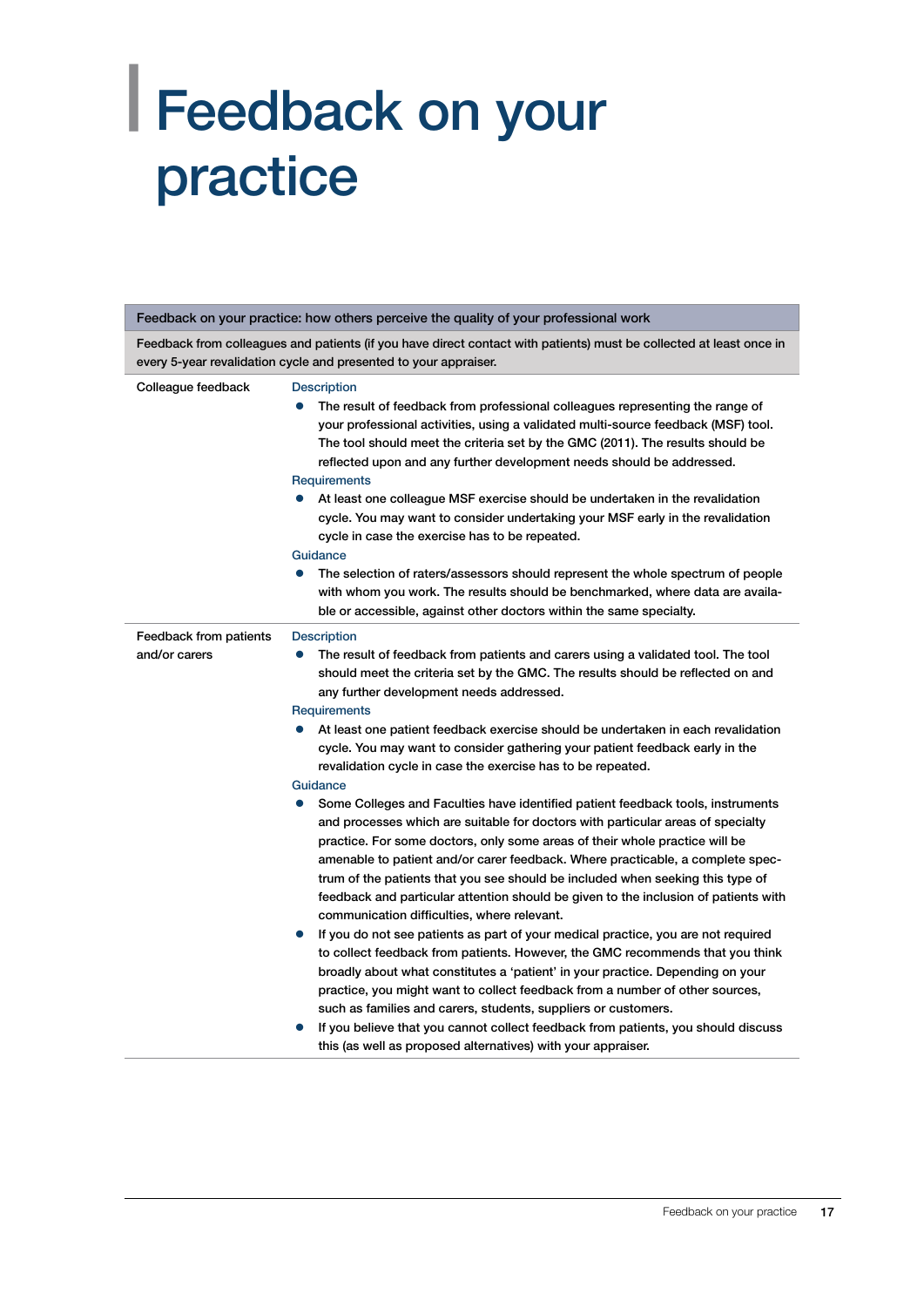|                                                                 | Feedback on your practice: how others perceive the quality of your professional work                                                                                                                                                                                                                                                                                                                                                                                                                                                                                                                                                                                                                                                                                                                                                                                                                                                                                                                                                                                                                                                                                                                                                                                                                                                                                                                                                                                                                                                                                                                                                                                                                                                                                                                    |
|-----------------------------------------------------------------|---------------------------------------------------------------------------------------------------------------------------------------------------------------------------------------------------------------------------------------------------------------------------------------------------------------------------------------------------------------------------------------------------------------------------------------------------------------------------------------------------------------------------------------------------------------------------------------------------------------------------------------------------------------------------------------------------------------------------------------------------------------------------------------------------------------------------------------------------------------------------------------------------------------------------------------------------------------------------------------------------------------------------------------------------------------------------------------------------------------------------------------------------------------------------------------------------------------------------------------------------------------------------------------------------------------------------------------------------------------------------------------------------------------------------------------------------------------------------------------------------------------------------------------------------------------------------------------------------------------------------------------------------------------------------------------------------------------------------------------------------------------------------------------------------------|
|                                                                 | Information relevant to psychiatry<br>The College recommends the use of the ACP 360 MSF system, which has been<br>designed specifically for psychiatrists (www.rcpsych.ac.uk/workinpsychiatry/<br>qualityimprovement/acp360.aspx). Using this tool enables psychiatrists to be<br>compared with their colleagues and provides a useful benchmark against which to<br>draw up appropriate actions.<br>For patient and/or carer feedback, a complete spectrum of the patients that you<br>see should be included when seeking this type of feedback, where practicable.<br>Particular attention should be given to the inclusion of patients with communica-<br>tion difficulties (where relevant). The College recognises the important role that<br>carers play and recommends that, where possible, psychiatrists obtain feedback<br>from carers.<br>A summary of the colleague and patient feedback findings to be included in<br>appraisal documentation is provided in the appendices (8 and 9).                                                                                                                                                                                                                                                                                                                                                                                                                                                                                                                                                                                                                                                                                                                                                                                                    |
| Feedback from clinical<br>supervision, teaching<br>and training | <b>Description</b><br>If you undertake clinical supervision and/or training of others, the results from<br>student/trainee feedback or peer review of teaching skills should be provided for<br>appraisal and revalidation purposes.<br><b>Requirements</b><br>Evidence of your professional performance as a clinical supervisor and/or trainer<br>is required at least once in a 5-year revalidation cycle. Feedback from formal<br>teaching should be included annually for appraisal.<br>Guidance<br>Appropriate supporting information may include direct feedback from those<br>taught in a range of settings. Clinical supervisors and educational supervisors are<br>required to provide evidence that they have met the minimum training require-<br>ments set by the GMC for these roles.                                                                                                                                                                                                                                                                                                                                                                                                                                                                                                                                                                                                                                                                                                                                                                                                                                                                                                                                                                                                     |
| Formal complaints                                               | <b>Description</b><br>Details of all formal complaints (expressions of dissatisfaction or grievance)<br>$\bullet$<br>received since your last appraisal with a summary of main issues raised and how<br>they have been managed. This should be accompanied by personal reflection for<br>discussion during the annual appraisal. A formal complaint is one that is normally<br>made in writing and activates a defined complaints response process.<br>Requirements<br>Details of formal complaints should be included annually. For your appraisal you<br>$\bullet$<br>are only required to submit details of formal complaints received from patients,<br>carers, colleagues or staff – employed either within your clinical area or any<br>other arena in which you work (e.g. university) – relating to any of your profes-<br>sional activities or those team members for whom you have direct responsibility.<br>If you have not received any formal complaints since your last appraisal, a<br>self-declaration to that effect should be provided.<br>Guidance<br>A complaint may be made about you or your team or about the care that your<br>patients have received from other healthcare professionals. In all such cases an<br>appropriate personal reflection should be provided covering how formal com-<br>plaints have been managed (with reference, if necessary, to local or national<br>procedures or codes of practice), actions taken, learning gained, and if necessary,<br>potential items for the personal development plan. Rather than the nature of the<br>complaints themselves, your reflection will be the focus for discussion during the<br>appraisal. Some Colleges and Faculties have developed tools and forms to help to<br>document and structure this reflection. |
| Compliments                                                     | <b>Description</b><br>A summary, detailing unsolicited compliments received from patients, carers, col-<br>leagues or staff in recognition of the quality and success of your professional work<br>or that of your team.                                                                                                                                                                                                                                                                                                                                                                                                                                                                                                                                                                                                                                                                                                                                                                                                                                                                                                                                                                                                                                                                                                                                                                                                                                                                                                                                                                                                                                                                                                                                                                                |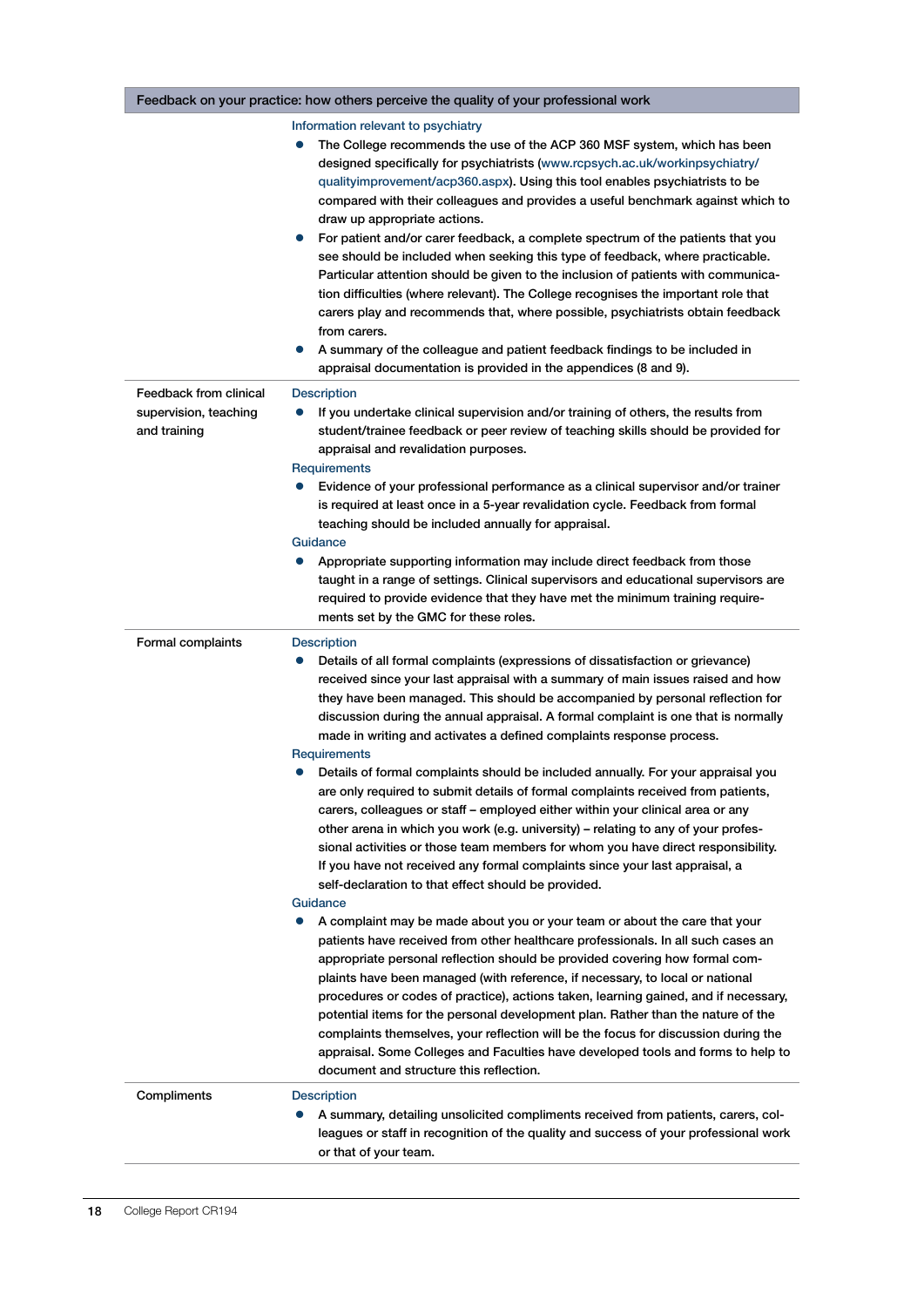|             | Feedback on your practice: how others perceive the quality of your professional work                                                                                                                                                                                                                                                                                                                                                                                                                                                                                                                                                                                                                                                                                                                                                      |
|-------------|-------------------------------------------------------------------------------------------------------------------------------------------------------------------------------------------------------------------------------------------------------------------------------------------------------------------------------------------------------------------------------------------------------------------------------------------------------------------------------------------------------------------------------------------------------------------------------------------------------------------------------------------------------------------------------------------------------------------------------------------------------------------------------------------------------------------------------------------|
| Compliments | <b>Requirements</b><br>Your summary should be updated annually. Not all compliments that you receive<br>need to be included in your summary and you may opt not to present details of<br>any compliments at all during any of your annual appraisals. This option will not<br>hinder your progress towards revalidation.<br>Guidance<br>It is useful to reflect on successes as well as on problems. If compliments are to<br>$\bullet$<br>be useful in revalidation, they should be accompanied by relevant reflection high-<br>lighting, for example, the value you attach to these compliments in terms of how<br>they have affected your professional practice, relationships with others, learning<br>and development. Some Colleges and Faculties have developed tools and forms<br>to help document and structure this reflection. |
|             | Information relevant to psychiatry<br>A structured format for documenting reflection on complaints is provided in<br>Appendix 10.                                                                                                                                                                                                                                                                                                                                                                                                                                                                                                                                                                                                                                                                                                         |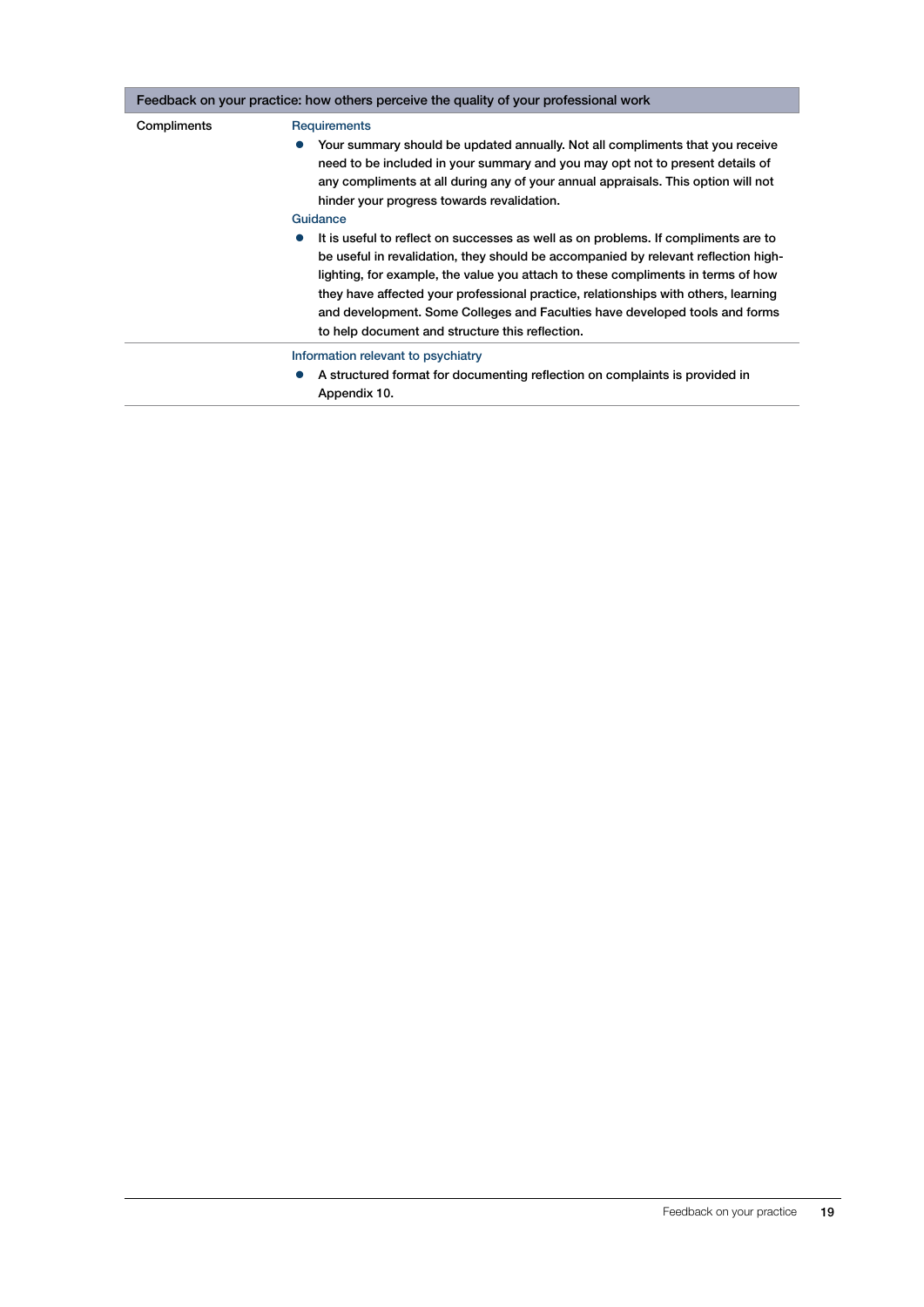# <span id="page-21-0"></span>| Other revalidation issues

The principles of revalidation are the same whether a doctor works for a small organisation, a large organisation, a locum agency or is self-employed. However, although standards for staff and associate specialist (SAS) doctors, consultants and other grades of doctor are the same, the supporting information may need to be adapted to reflect different practice environments.

### Private and independent practice

Psychiatrists working outside of the NHS may find that the College's [Private and Independent](http://www.rcpsych.ac.uk/workinpsychiatry/specialinterestgroups/privateindependentpractice.aspx)  [Practice Special Interest Group](http://www.rcpsych.ac.uk/workinpsychiatry/specialinterestgroups/privateindependentpractice.aspx) (PIPSIG) is able to offer advice tailored to their situation. Psychiatrists working wholly for the mental health review tribunal service are able to revalidate using an adapted revalidation system. More information on this can be found on the College revalidation pages.

### Routes to designated bodies

For psychiatrists in non-standard employment, the most significant challenge can be the identification of a designated body. The most comprehensive source of advice on this issue is the GMC website (www.gmc-uk.org/doctors/revalidation/12387. asp), which includes an algorithm to help doctors find their designated bodies.

### **Retirement**

Please consult the GMC's booklet for advice and guidance for doctors thinking about retirement (General Medical Council, 2014).

### Remediation and returning to work

The AoMRC will coordinate the development of a strategy for remediation for struggling doctors. Up-to-date information on remediation can be found on the AoMRC website (www.aomrc.org. uk/revalidation/revalidation.html).

AoMRC has also published a comprehensive guide aimed at doctors planning to return to practice after a break from work (Academy of Medical Royal Colleges, 2012b).

### Management

Psychiatrists with management roles may want to link with the revalidation advice provided by the Faculty of Medical Management and Leadership (www.fmlm.ac.uk/professional-development/ revalidation-and-appraisal).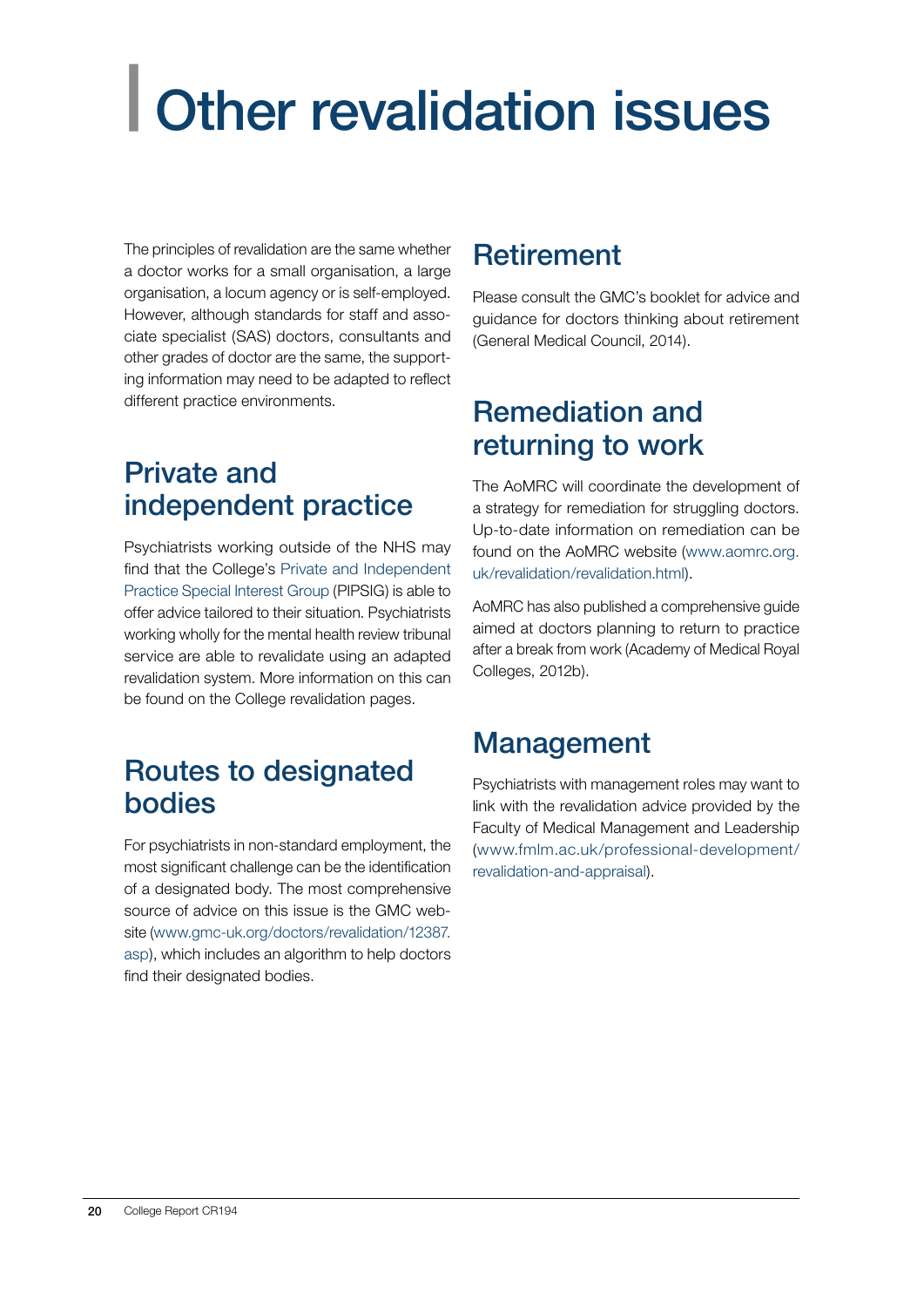# <span id="page-22-0"></span>| Role of the appraiser

The appraiser needs to ensure that medical appraisal is a process of facilitated self-review supported by information gathered from the full scope of a doctor's work. Appraisers must be selected, trained, supported and evaluated in line with guidance (NHS Revalidation Support Team, 2014). Further information is available from the GMC (General Medical Council, 2013a).

### Electronic revalidation portfolios

### England

At present, there is no single system for psychiatrists and other doctors in England to use to collate and record their supporting information for the purposes of appraisal and revalidation. Where local systems have been implemented by trusts, agencies and other employing bodies, the expectation would be that psychiatrists use those systems as they provide crucial organisation-wide data for medical leaders.

Where psychiatrists are working outside of managed structures or do not otherwise have access to appraisal or revalidation portfolios, there are two main options:

1 The College provides to members, free of charge, an online revalidation portfolio for compiling, storing and managing the supporting information they will need for revalidation. The revalidation portfolio was launched in 2013 and has embedded within it specialty-specific guidance notes to help psychiatrists manage and reflect upon their supporting information. Further information is available from the [College website](http://www.rcpsych.ac.uk/workinpsychiatry/revalidation.aspx).

2 NHS England provides an interactive PDF (Medical Appraisal Guide (MAG) Model Appraisal Form) that allows doctors and appraisers to enter information and attach documents before and after an appraisal meeting (www.england.nhs.uk/revalidation/ appraisers/mag-mod/).

### **Scotland**

A standardised portfolio based on the Scottish Online Appraisal Resource (SOAR) can be found at the Medical Appraisal Scotland website (www. scottishappraisal.scot.nhs.uk).

### **Wales**

A standardised portfolio based on GP appraisal documentation can be found at the Medical Appraisal and Revalidation System (www. marswales.org).

### Northern Ireland

Appraisal documentation for psychiatrists working in Northern Ireland can be found on the Northern Ireland Department of Health, Social Services and Public Safety website (www.dhsspsni.gov.uk/pay\_ and employment-appraisal doctors dentists).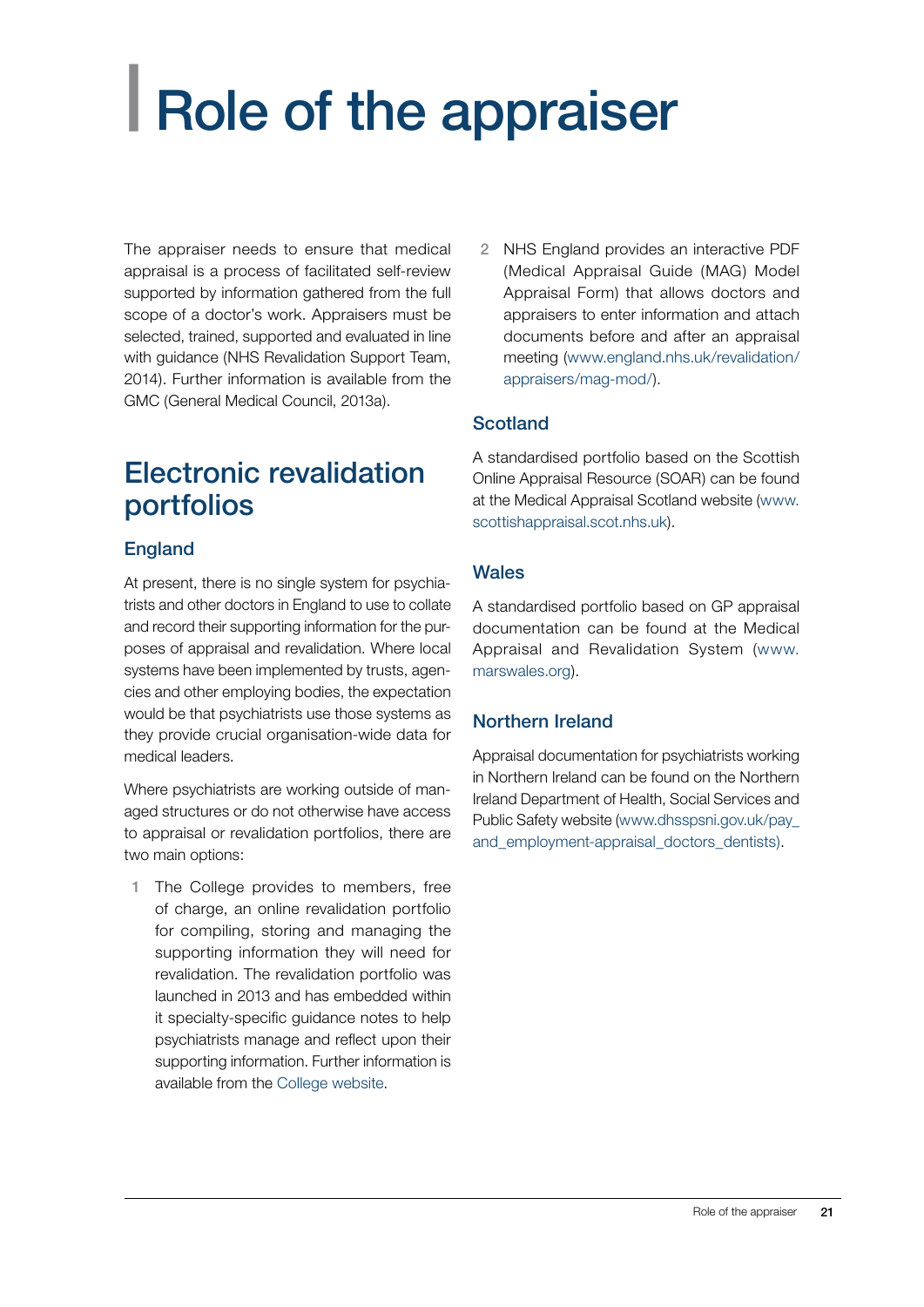## <span id="page-23-0"></span>| Appendix 1. Summary of supporting information required for revalidation

| Summary of supporting information required for revalidation |           |           |                                                                    |           |           |
|-------------------------------------------------------------|-----------|-----------|--------------------------------------------------------------------|-----------|-----------|
| <b>Revalidation cycle</b>                                   | Year 1    | Year 2    | Year <sub>3</sub>                                                  | Year 4    | Year 5    |
| General information                                         |           |           |                                                                    |           |           |
| <b>Personal details</b>                                     |           |           |                                                                    |           |           |
| Scope of work                                               |           |           |                                                                    |           |           |
| Annual appraisals                                           |           |           |                                                                    |           |           |
| <b>PDPs</b>                                                 |           |           |                                                                    |           |           |
| Statement of health                                         |           |           |                                                                    |           |           |
| Statement of probity                                        |           |           |                                                                    |           |           |
| Keeping up to date                                          |           |           |                                                                    |           |           |
| CPD annual statement                                        | $\bullet$ | $\bullet$ |                                                                    | $\bullet$ | $\bullet$ |
| Review of your practice                                     |           |           |                                                                    |           |           |
| Clinical audit cycle                                        |           |           | One complete audit cycle in each 5-year revalidation cycle         |           |           |
| Review of clinical outcomes                                 |           |           | Annual use of appropriate measures where available                 |           |           |
| Case-based discussion (two<br>per year)                     |           |           |                                                                    |           |           |
| Significant events (summary)                                |           |           |                                                                    |           |           |
| Feedback on your practice                                   |           |           |                                                                    |           |           |
| Colleague feedback                                          |           |           | One colleague MSF exercise each 5-year revalidation cycle          |           |           |
| Patient/carer feedback                                      |           |           | One patient feedback exercise each 5-year revalidation cycle       |           |           |
| <b>Educational feedback</b>                                 |           |           | One feedback exercise each 5-year revalidation cycle (if relevant) |           |           |
| Formal complaints                                           |           |           |                                                                    |           |           |
| Compliments                                                 |           |           |                                                                    |           |           |

CPD, continuing professional development; MSF, multi-source feedback; PDP, personal development plan.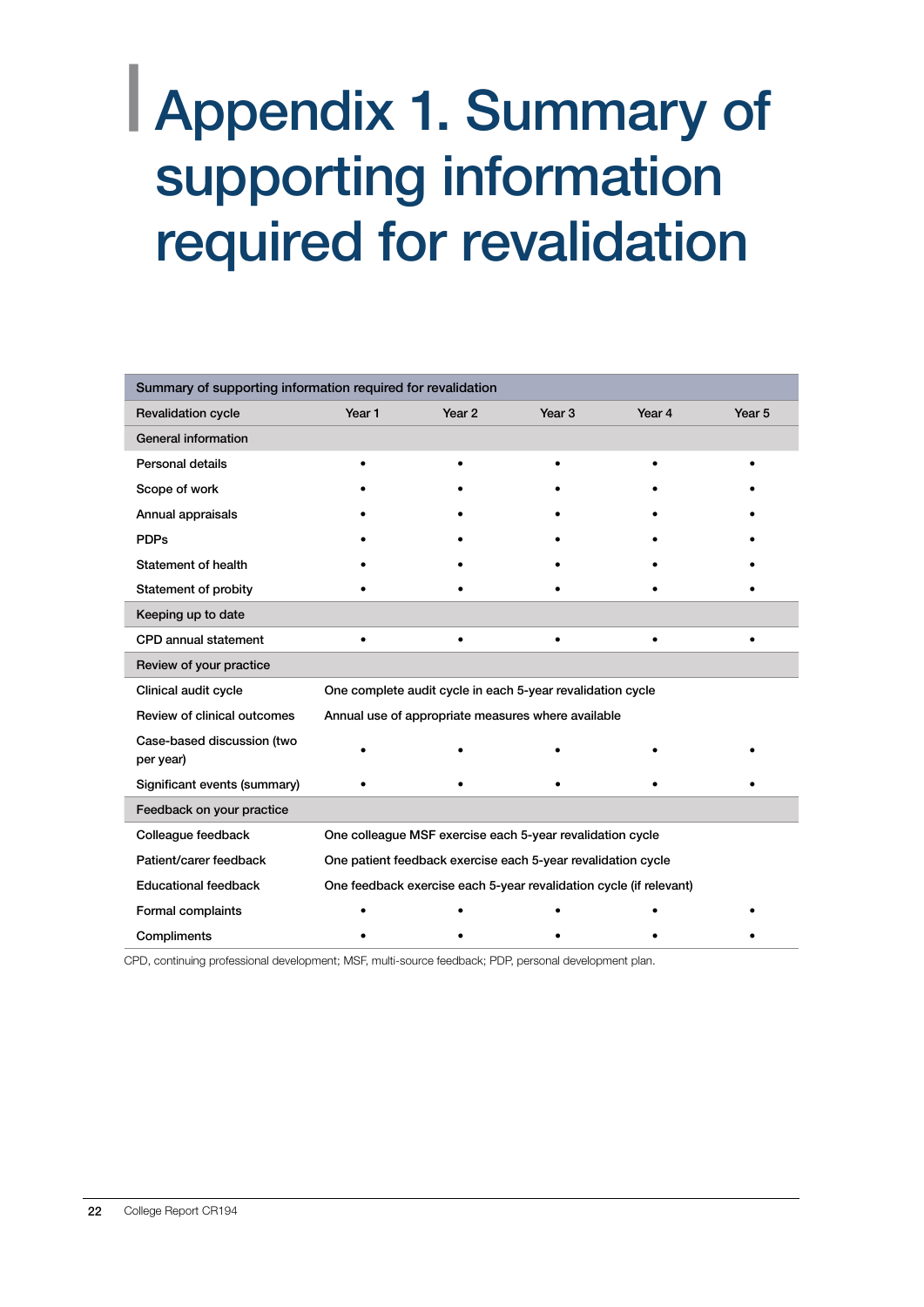## <span id="page-24-0"></span>| Appendix 2. Example probity self-declaration

Probity is at the heart of medical professionalism. It means being honest and trustworthy and acting with integrity. It is covered in paragraphs 53–80 of *Good Medical Practice* (General Medical Council, 2013a).

A statement of probity is a declaration that you accept the professional obligations placed on you in *Good Medical Practice* in relation to probity. It also includes the requirement to inform the GMC without delay if, anywhere in the world, you have accepted a caution, been charged with or found guilty of a criminal offence, or if another professional body has made a finding against your registration as a result of fitness to practise procedures.

If you are suspended from a medical post or have restrictions placed on your practice, you must, without delay, inform any other organisations for which you undertake medical work and any patients you see independently.

*Good Medical Practice* provides guidance on issues of probity as follows:

- $\bullet$  being honest and trustworthy
- **•** providing and publishing information about your services
- writing reports and CVs, giving evidence and signing evidence and signing documents
- $\bullet$  research
- $\bullet$  financial and commercial dealings
- conflicts of interest.

### Probity declaration

I accept the professional obligations placed upon me in paragraphs 53–80 of *Good Medical Practice*: Yes/No

### Convictions, findings against you and disciplinary action

Since my last appraisal/revalidation I have not, in the UK or abroad:

- been convicted of a criminal offence nor do I have proceedings pending against me: Yes/No
- $\bullet$  had any cases considered by the GMC, or any other professional regulatory body, or licensing body nor do I have any such cases pending against me: Yes/No
- $\bullet$  had any disciplinary actions taken against me by an employer or contractor nor have I had any contract terminated or suspended on grounds relating to my fitness to practise: Yes/No

If you do not accept the probity self-declaration or have not been able to answer 'yes' for any of the statements above, please provide details:

| Name:       |  |
|-------------|--|
| GMC number: |  |
|             |  |
|             |  |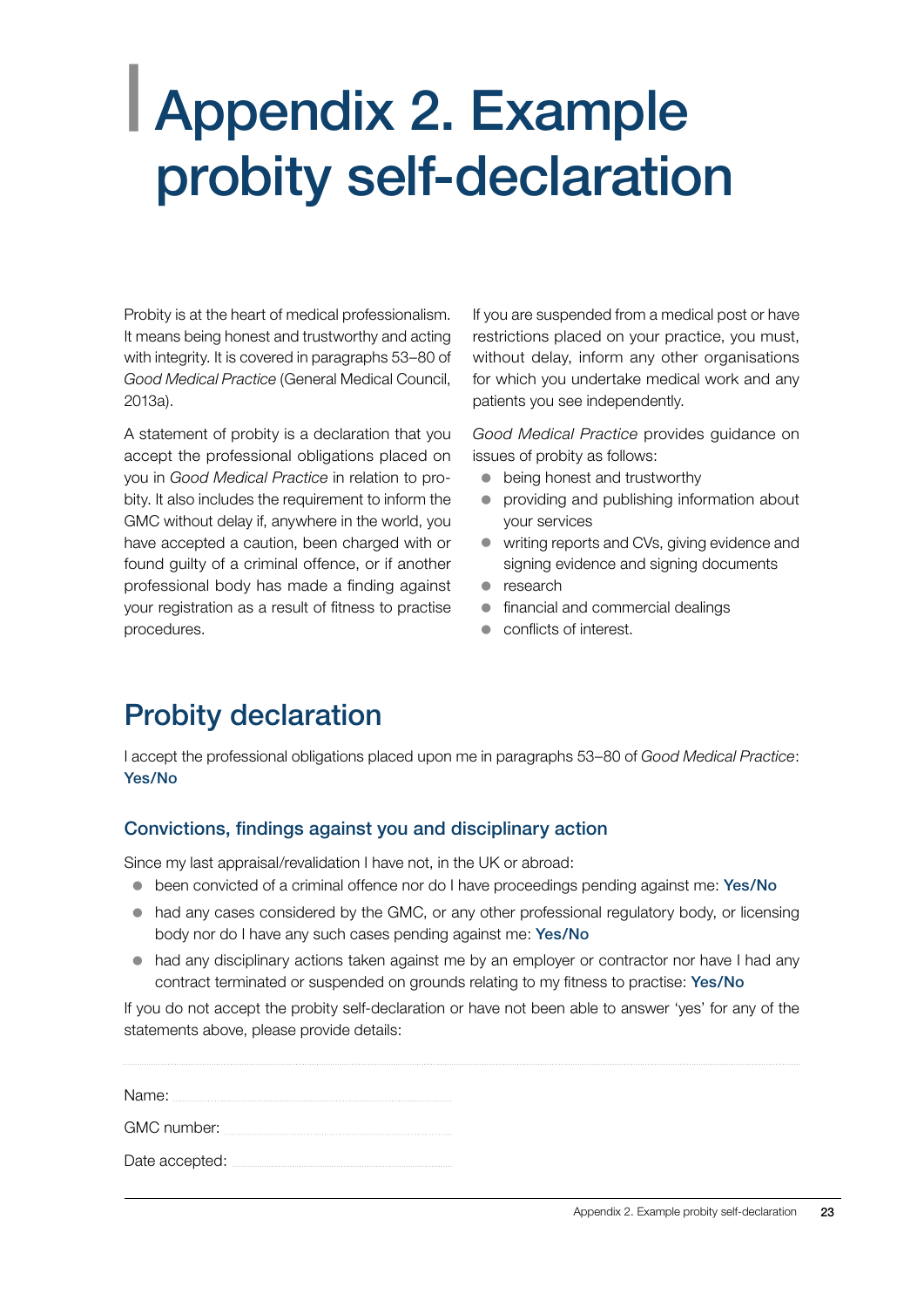## <span id="page-25-0"></span>| Appendix 3. Example health self-declaration

A statement of health is a declaration that you accept the professional obligations placed on you in *Good Medical Practice* (General Medical Council, 2013a) about your personal health. *Good Medical Practice* provides the following guidance.

### Registration with a GP

You should be registered with a general practitioner outside your family to ensure that you have access to independent and objective medical care. You should not treat yourself.

### Immunisation

You should protect your patients, your colleagues and yourself by being immunised against common serious communicable diseases where vaccines are available.

### A serious condition that could pose a risk to patients

If you know that you have, or think you might have, a serious condition that you could pass on to patients, of if your judgement or performance could be affected by a condition or its treatment, you must consult a suitably qualified colleague. You must ask for and follow their advice about investigations, treatment and changes to your practice that they consider necessary. You must not rely on your own assessment of the risk you pose to patients.

## Health declaration

I accept the professional obligations placed upon me in paragraphs 28–30 of *Good Medical Practice*: Yes/No

If 'no' please provide details:

| Name:       |  |
|-------------|--|
| GMC number: |  |

Date accepted: www.wallen.com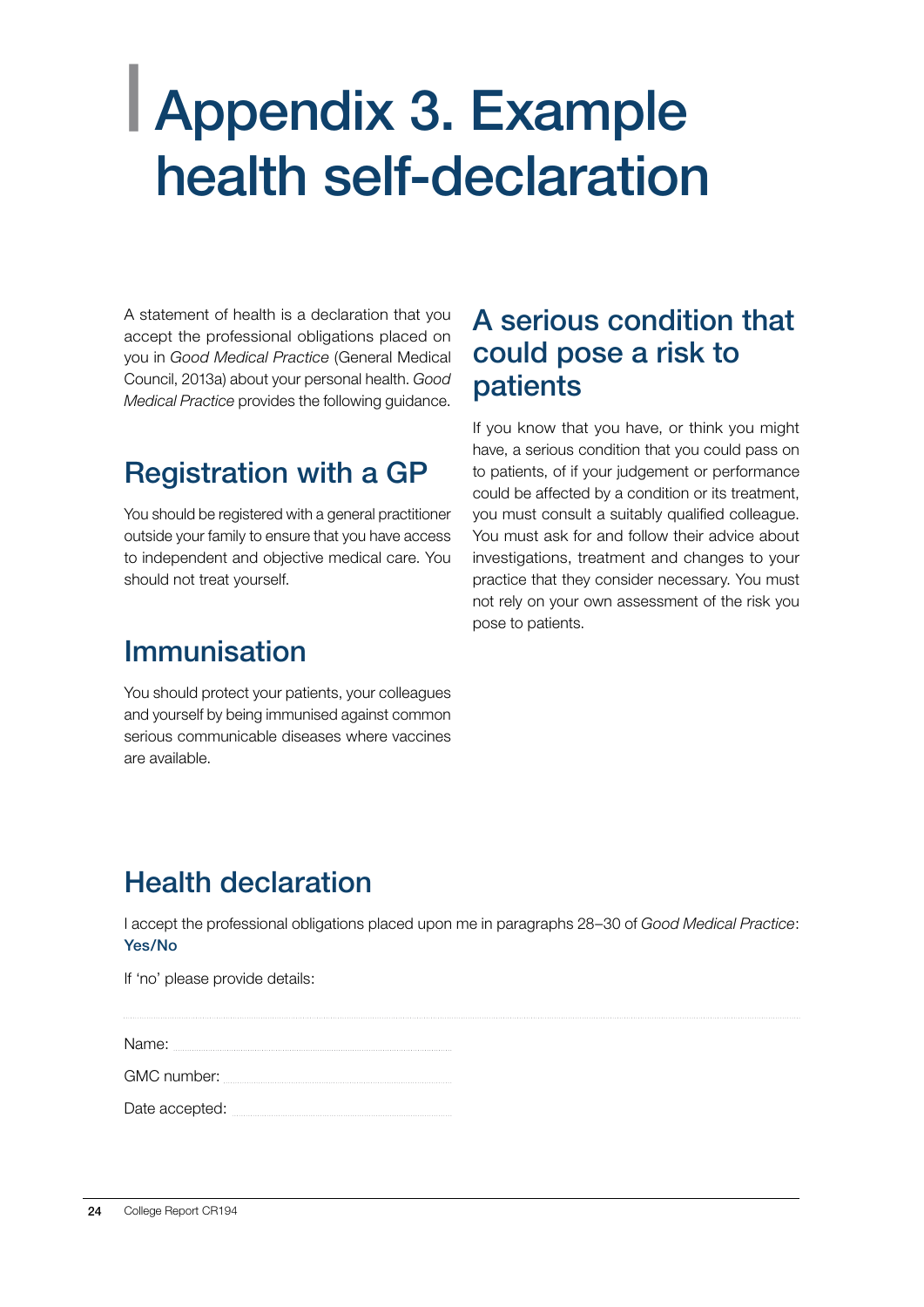# <span id="page-26-0"></span>| Appendix 4. Audit form

Requirement: one per 5-year cycle

| Audit form                              |
|-----------------------------------------|
| Measurement/audit title:                |
|                                         |
|                                         |
| Date of data collection/audit:          |
|                                         |
| Reason for choice of measurement/audit: |
|                                         |
|                                         |
| Standards set:                          |
|                                         |
|                                         |
|                                         |
|                                         |
|                                         |
|                                         |
| Audit findings:                         |
|                                         |

Learning outcome and changes made:

New audit target:

Final outcome after discussion at appraisal (complete at appraisal, considering how your outcome will improve patient care):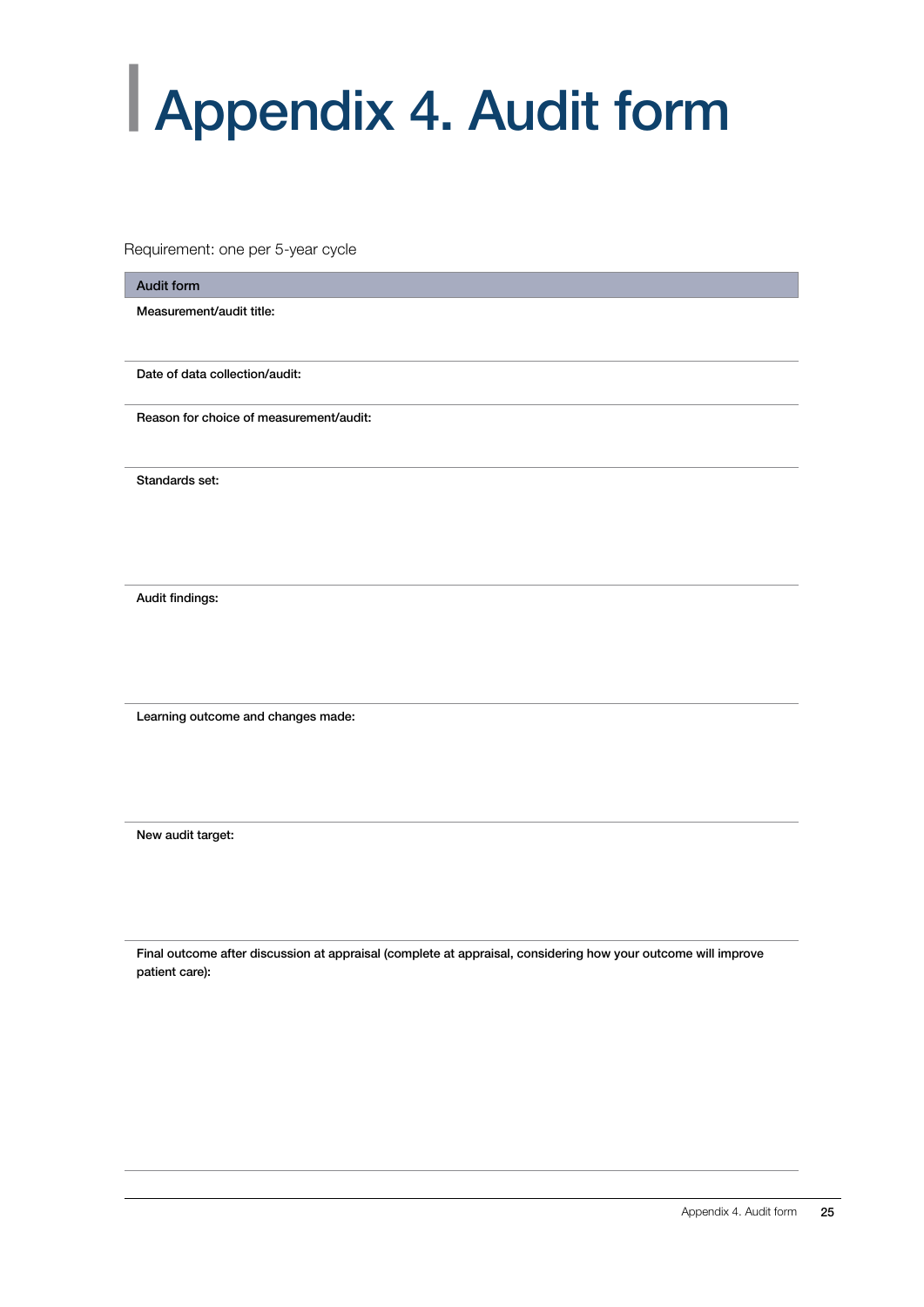## <span id="page-27-0"></span>| Appendix 5. Case-based discussion guidance notes

- The psychiatrist being assessed should either identify a case for case-based discussion or provide the assessor with a list of anonymised case records, for instance case numbers from which the assessor can select two. The psychiatrist being assessed should then choose one of these two for the case-based discussion. The purpose of this is to have both a random component to the selection of cases and also the opportunity for the psychiatrist being assessed to ensure the cases chosen reflect the broad mix of their case-load.
- The assessor should have the opportunity to review the case notes in advance to pull out the key issues that he/she wishes to discuss in the assessment.
- A non-interrupted hour should be set aside for the case-based discussion.
- Case-based discussion need not be solely a one-to-one meeting but can occur in a group setting. If this is the case, one psychiatrist should lead the assessment.
- The assessor should lead the discussion through the key areas of clinical practice being assessed. It is not expected that each

of the areas will be assessed in the same level of detail. The areas to focus on depend on the clinical case and the psychiatrist's involvement.

- Following the discussion, each of the eight standards being assessed should be rated on a 0–4 scale. It is expected that the most usual rating will be 2 (consistent with independent practice). Areas in which there are suggestions for development should be rated 1. Areas of good practice should be rated 3 or 4.
- The main purpose of case-based discussion is developmental. It is important that colleagues give constructive feedback to each other to facilitate a developmental process. It is not expected that psychiatrists would be exceeding or excelling in all areas of each case that is discussed.
- Each psychiatrist is required to undertake ten case-based discussions over a 5-year cycle and no more than three should be done with one individual to have a minimum of four assessors commenting on cases over a 5-year cycle.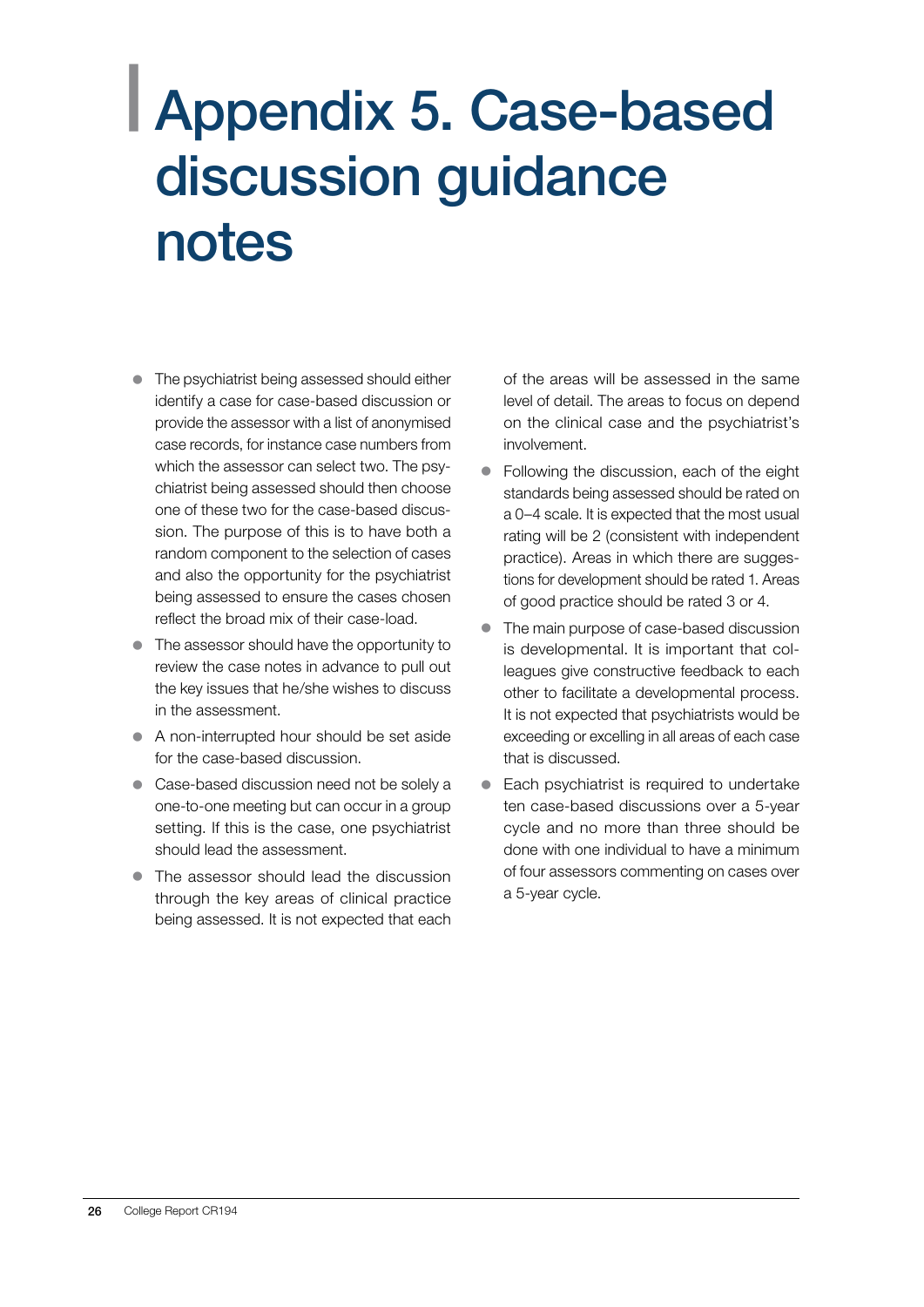## <span id="page-28-0"></span>| Appendix 6. Case-based discussion template for psychiatrists

| Doctor's name:  | Date of discussion:             |
|-----------------|---------------------------------|
| Assesor's name: | Assessor's registration number: |
| Diagnosis:      |                                 |

Focus of this CbD:

| Good Psychiatric Practice (GPP) standards       |                                     |                                          |                                                                                 |                                          |                                         |  |
|-------------------------------------------------|-------------------------------------|------------------------------------------|---------------------------------------------------------------------------------|------------------------------------------|-----------------------------------------|--|
| Standards assessed                              | <b>GPP</b> standard<br>not assessed | Inconsistency<br>in meeting<br>standards | <b>Meets GPP</b><br>standards and<br>consistent with<br>independent<br>practice | Exceeds at<br>standards of<br><b>GPP</b> | Excels at<br>standards of<br><b>GPP</b> |  |
|                                                 | $\mathbf 0$                         | 1                                        | $\overline{2}$                                                                  | 3                                        | $\overline{4}$                          |  |
| 1. Assessment                                   |                                     |                                          |                                                                                 |                                          |                                         |  |
| 2. Diagnosis                                    |                                     |                                          |                                                                                 |                                          |                                         |  |
| 3. Risk assessment                              |                                     |                                          |                                                                                 |                                          |                                         |  |
| 4. Treatment plan and<br>delivery               |                                     |                                          |                                                                                 |                                          |                                         |  |
| 5. Knowledge of<br>treatment options            |                                     |                                          |                                                                                 |                                          |                                         |  |
| 6. Record-keeping                               |                                     |                                          |                                                                                 |                                          |                                         |  |
| 7. Communication<br>with professionals          |                                     |                                          |                                                                                 |                                          |                                         |  |
| 8. Communication<br>with patients and<br>carers |                                     |                                          |                                                                                 |                                          |                                         |  |
| Good practice:                                  |                                     |                                          | Suggestions for development:                                                    |                                          |                                         |  |
| Agreed action:                                  |                                     |                                          |                                                                                 |                                          |                                         |  |
| Assessor's signature                            |                                     |                                          |                                                                                 |                                          |                                         |  |
| CbD, case-based discussion.                     |                                     |                                          |                                                                                 |                                          |                                         |  |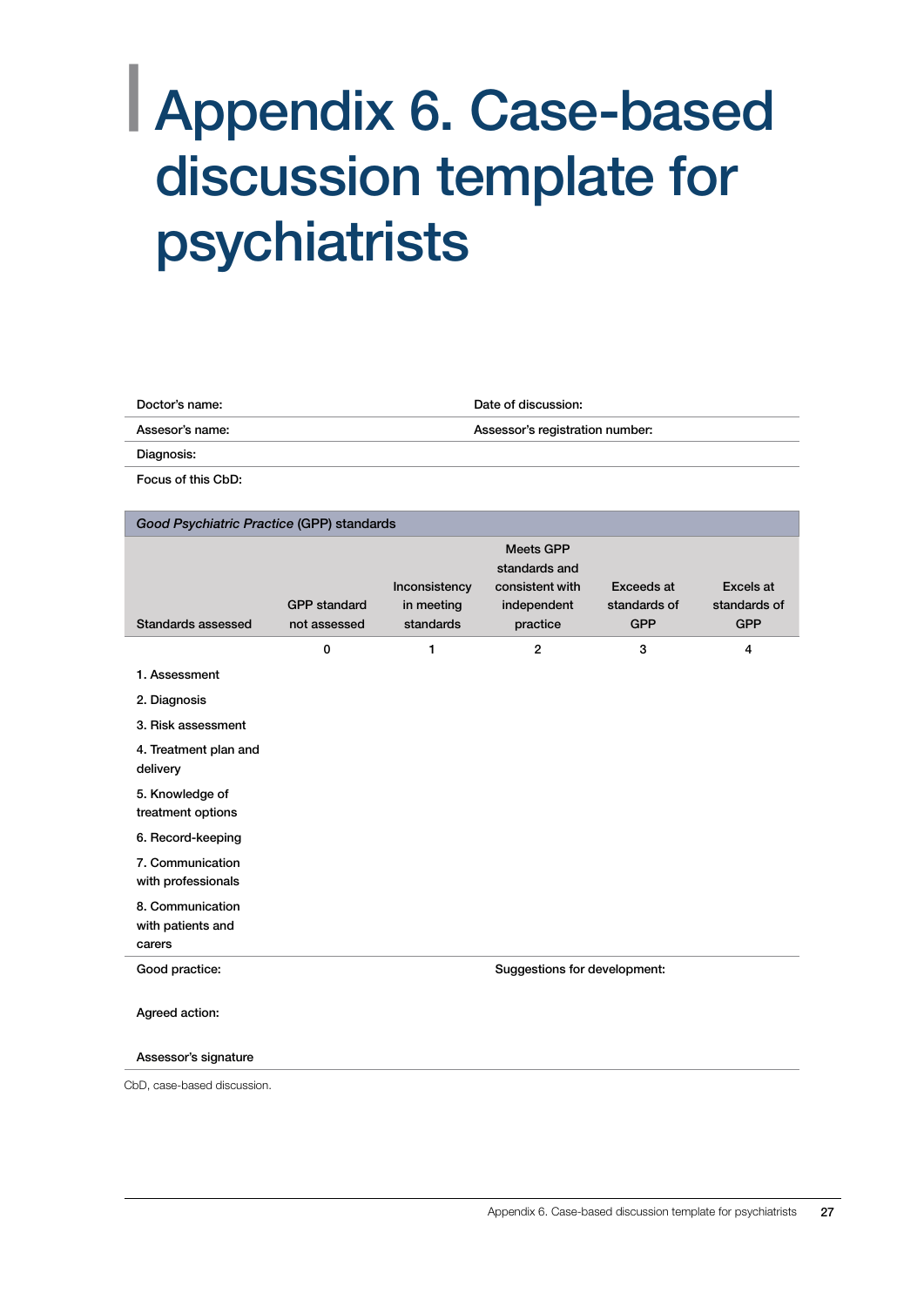## <span id="page-29-0"></span>| Appendix 7. Significant event audit structured reflective template

Requirement: one for each significant event

Significant event audit structured reflective template

Date of significant event:

Description of events:

What went well?

What could have been done better?

What changes have been agreed? Personally:

For the team:

Final outcome after discussion at appraisal (complete at appraisal, considering how your outcome will improve patient care):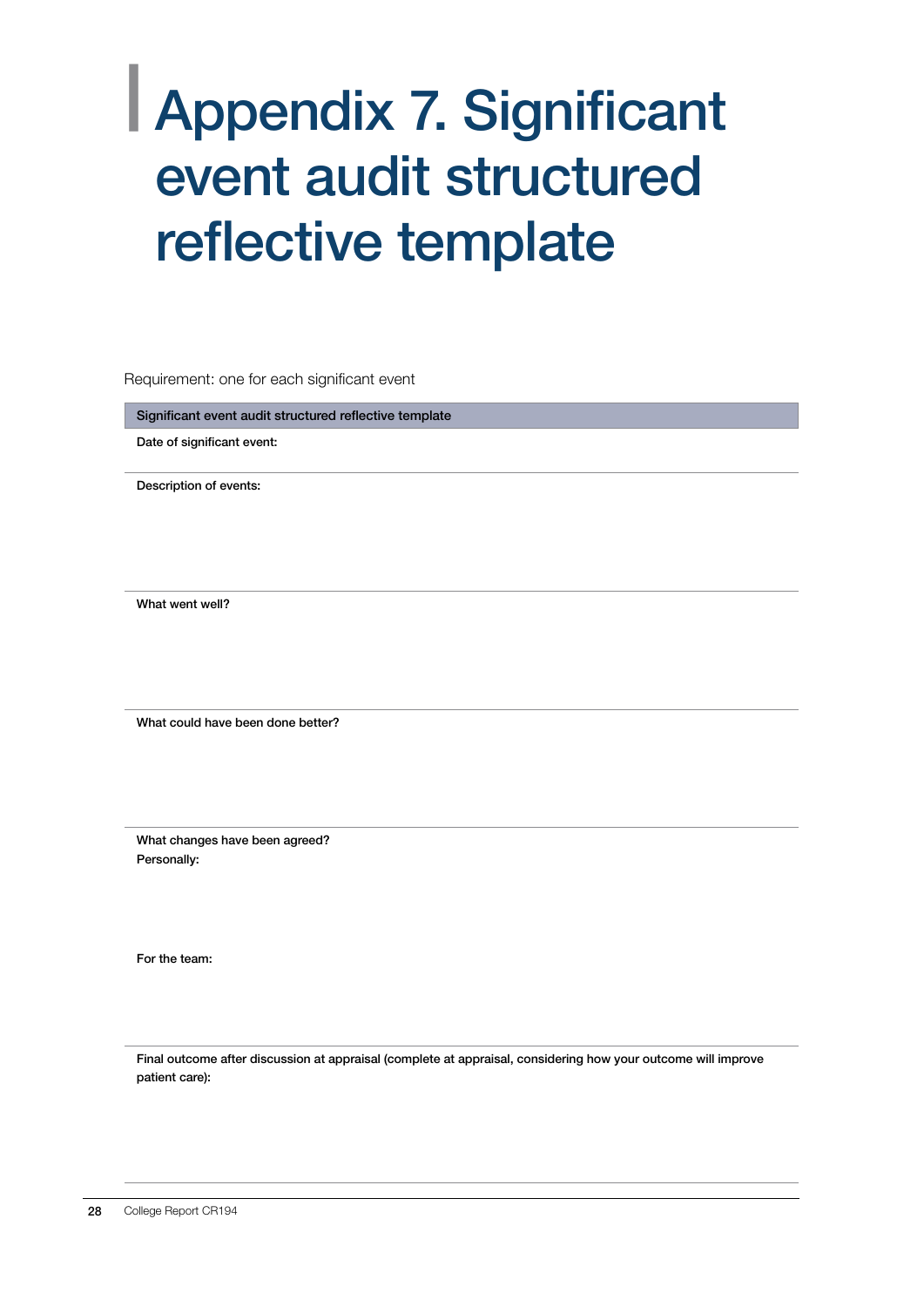## <span id="page-30-0"></span>| Appendix 8. MSF (colleagues) structured reflective template

Multi-source feedback (colleagues) structured reflective template

Date of feedback:

Number of colleagues giving feedback:

Feedback scheme used:

Name and designation of person who collated and gave feedback:

Main outcomes of feedback (look at positive outcomes as well as learning needs):

What learning might I undertake? (It may help to separate learning from changing your behaviour. So, rather than 'I will show more respect to nursing colleagues', it might be more productive to undertake learning that develops your understanding of the benefits of the diversity of teams. Your ideas in this section can be discussed further with your appraiser)

Final outcome after discussion at appraisal (complete at appraisal, considering how outcome will improve patient care):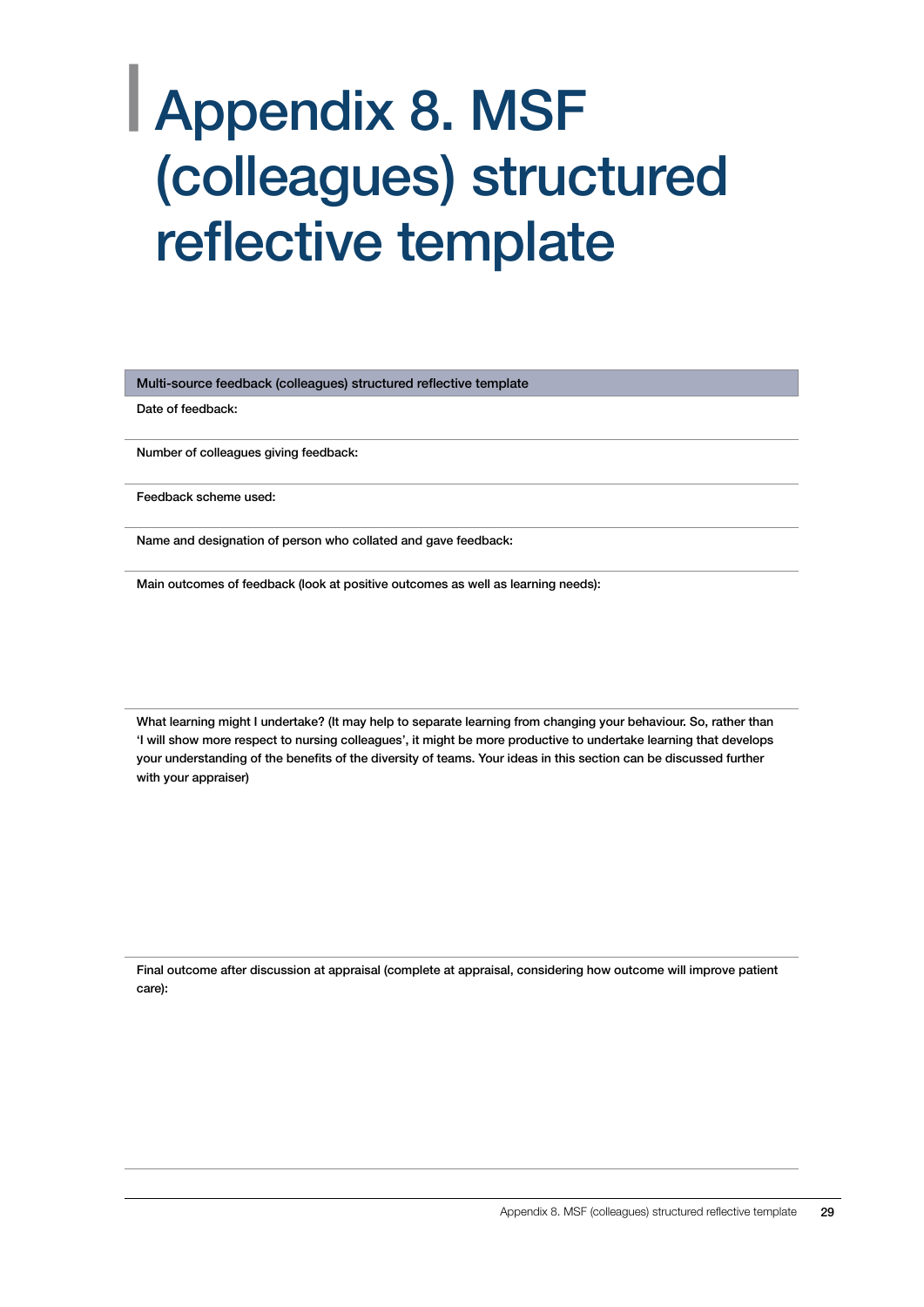## <span id="page-31-0"></span>| Appendix 9. MSF feedback (patient/carer) structured reflective template

Multi-source feedback (patient/carer) structured reflective template

Date of feedback:

Number of patients/carers giving feedback:

Feedback scheme used:

Name and designation of person who collated and gave feedback:

Main outcomes of feedback (look at positive outcomes as well as learning needs):

What learning might I undertake? (e.g. 'to think about feedback from patients/carers from marginalised groups', 'to consider involvement with a local patient or carer group')

Final outcome after discussion at appraisal (complete at appraisal, considering how outcome will improve patient care):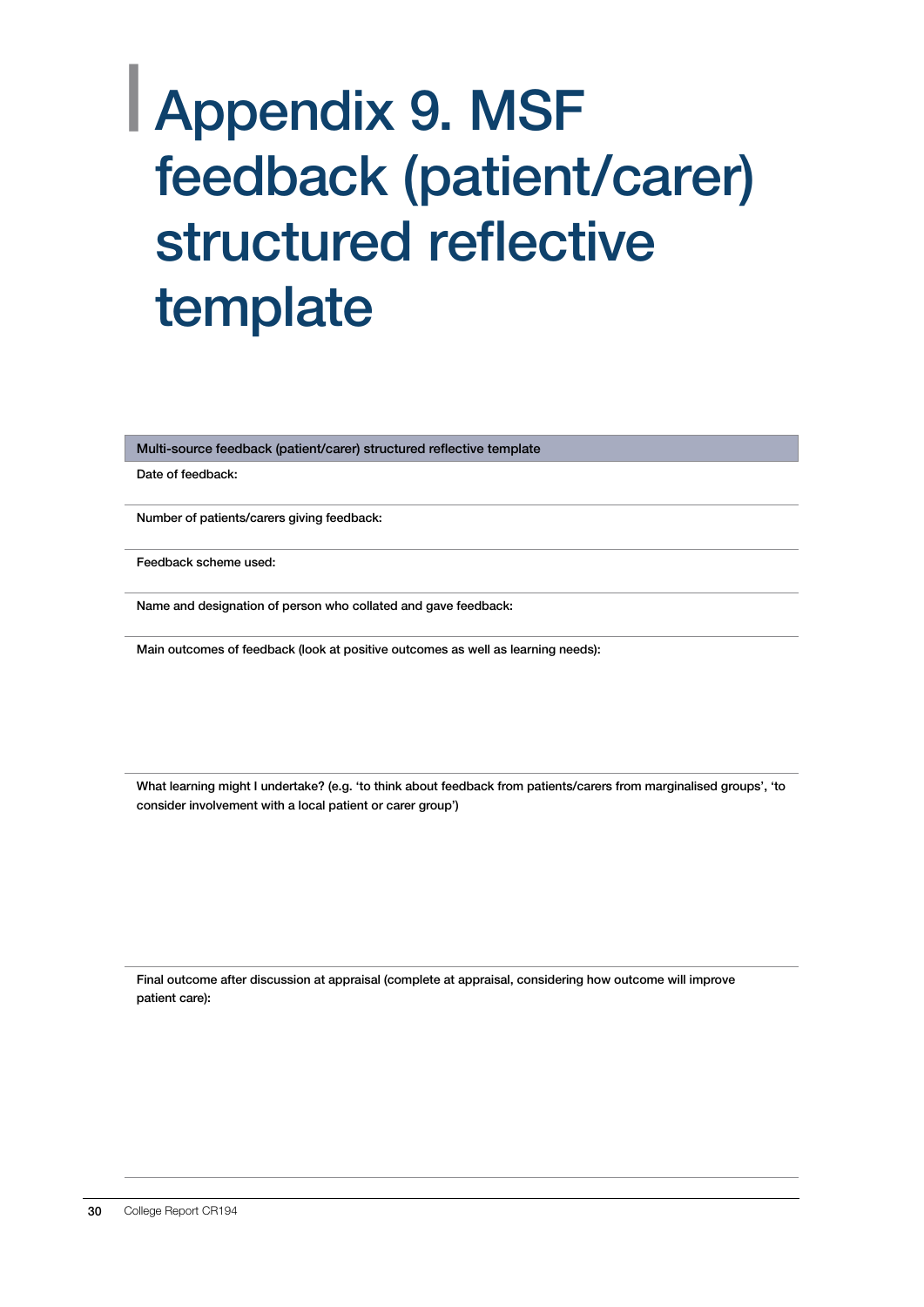## <span id="page-32-0"></span>| Appendix 10. Complaint report structured reflective template

One form per complaint

Complaint report structured reflective template

Date of complaint:

Key issues of complaint:

Involvement of other bodies (responsible organisations/NCAS/GMC/other):

If resolved, what were the findings?

What did I learn from this complaint?

How will my practice change?

Final outcome after discussion at appraisal (complete at appraisal, considering how your outcome will improve patient care):

GMC, General Medical Council; NCAA, National Clinical Assessment Service.